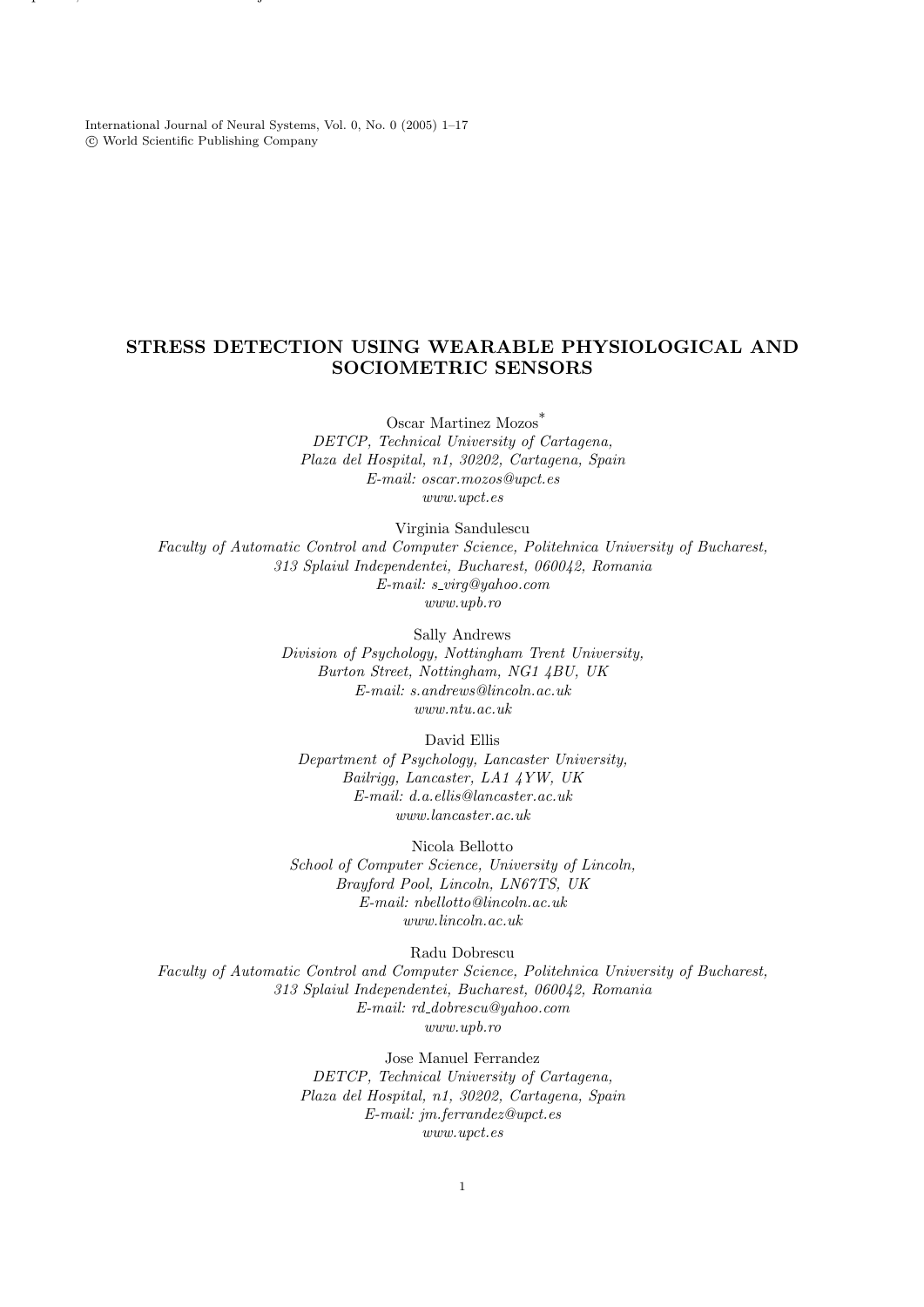$\mathbf{1}$  and  $\mathbf{2}$  mozoscalization is  $\mathbf{3}$ 

Stress remains a significant social problem for individuals in modern societies. This paper presents a machine learning approach for the automatic detection of stress of people in a social situation by combining two sensor systems that capture physiological and social responses. We compare the performance using different classifiers including support vector machine, AdaBoost, and k-nearest neighbour. Our experimental results show that by combining the measurements from both sensor systems, we could accurately discriminate between stressful and neutral situations during a controlled Trier social stress test (TSST). Moreover, this paper assesses the discriminative ability of each sensor modality individually and considers their suitability for real time stress detection. Finally, we present an study of the most discriminative features for stress detection.

Keywords: activity monitoring; assistive technologies; physiology; sensors; signal classification; sociometric badges; stress; stress detection; wearable technology

# 1. Introduction

While the world's population continues to rise, the ratio of caregivers to those who require care is rapidly decreasing [3, 5]. New technologies, however, can offset this concern by automatically monitoring the physical and mental health of individuals across a variety of contexts. Specifically, stress remains a significant social problem for individuals and societies [2, 26, 67, 82]. Moreover, stressful situations encountered in everyday life can lead to additional negative mental states including depression and anxiety. While early detection could improve an individual's quality of life, the automatic detection of stress may also reveal key mechanisms and trigger points that underlie related negative behaviours and cognitions.

Stress is a natural reaction of the human body to an outside perturbing factor. Typical physiological responses include variations in heart rate, pulse, skin temperature, pupil dilation, and electro-dermal activity amongst others [60, 77, 81]. While small levels of stress may have beneficial effects on the body, stress often negatively impacts attention, memory, and decision-making [63, 71]. High levels of stress in the long-term also correlate with a variety of negative health outcomes including anxiety, depression and premature ageing [29, 59].

Psychosocial stress remains a large problem for society as a whole and has a detrimental impact on health care systems and the economies. According to the Mental Health Foundation in the UK [2], around 12 million adults in the UK visit their general practitioner (GP) each year with mental health problems, many of which are related to or brought on by stress. As a consequence, 13.3 million working days are lost per year due to stress related illnesses. Moreover, the World Health Organization [5] recently calculated that stress costs around 8.4 million pound sterlings to UK enterprises. Therefore, treating negative mental states has become a priority in our societies, and numerous international organizations also consider stress to be a significant global problem, particularly within the work place [26,67,82]. Unfortunately, current treatments offered by the National Health Service (NHS) in the UK (e.g. Cognitive Behavioural Therapy (CBT) [13]) have an average patient waiting time of 3-6 months [58].

In this paper, we aim to detect stressful behaviours by analysing measurements provided by several, non-invasive wearable sensors. In particular, we use a wearable sensor that provides real time physiological responses such as electrodermal activity and photoplethysmogram [1]. In addition, we use a sociometric badge [4] to measure the social activity including body movement and voice. The measurements obtained from both sensors are processed and used as input to different classifiers that were trained to discriminate between stressful and neutral situations during a Trier Social Stress Test (TSST) [42]. In this work, we use a binary classification and do not differentiate between different levels of stress. Our results show that the combination of physiological and activity measurements is able to discriminate with a high level of confidence between stressful and neutral situations on people while engaging across several activities. The main novelty of our systems is the combination of wearable sensors that makes the system a realistic option for measuring stress in social situations. As far as we now this is the first time that these sensor modalities are combined to detect stress. Finally we present a study of the most discriminative

<sup>∗</sup>Corresponding author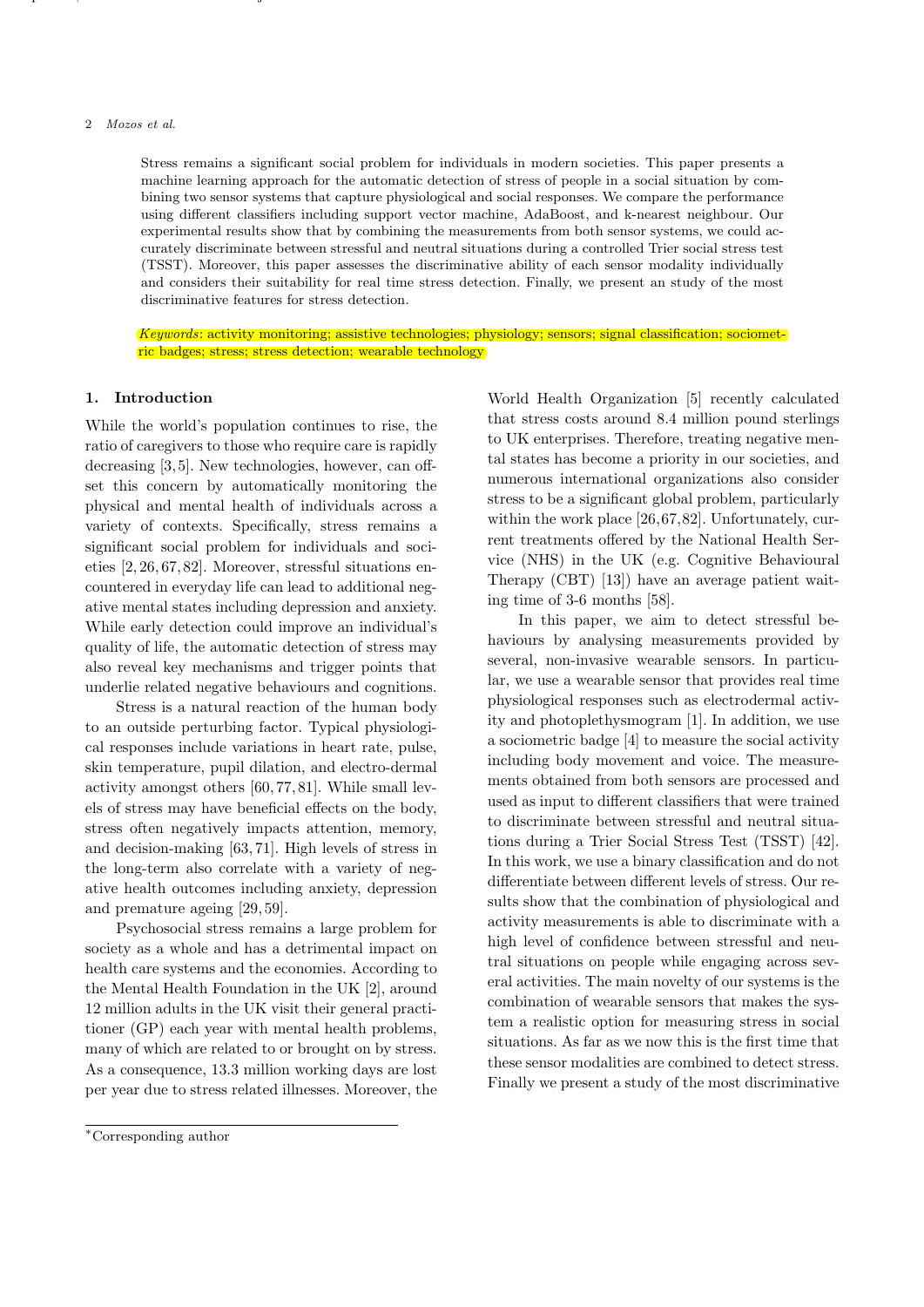features obtained from the different sensors.

In this work, we train a personal classifier for each participant because an individuals response to a specific stressor is often highly variable. Therefore, we adopted a personalised systems approach.

The remainder of this paper is organised as follows. After considering some related work in Sect. 2, we introduce the physiological wearable sensor and the sociometric badge in Sect. 3. In Sect. 4 we describe our experimental setup. The process for data collection is explained in Sect. 5, and our classification methods are introduced in Sect. 6. Feature selection is explained Sect. 7. Experimental results are presented in Sect. 8. Finally, we conclude in Sect. 9.

### 2. Related Work

 $\mathbf{1}$  and  $\mathbf{2}$  mozoscalization is  $\mathbf{3}$ 

Research concerning the automatic monitoring of mental states has grown exponentially during the last decade. The resulting technologies aim to help patients monitor their own conditions while also supporting carer-providers. Examples include the detection and monitoring of stress [47, 62, 68, 74, 83], classification of different emotional states [18, 20, 40, 41], depression monitoring [7, 37, 73], obsessive compulsive disorder [12], behaviour classification [55], or cardiac states [48, 49, 65].

Various systems have been proposed for stress monitoring and/or detection using different physiological sensors. For example, the work reported in [68] uses a wearable sensor to record electrodermal activity (EDA). This work applies the Montreal Imaging Stress Task (MIST) [28] to induce states of stress on participants, and the results indicate that EDA measurements can be used to discriminate stress from cognitive loads with 82.8% accuracy. Although this work uses cross-validation for reporting results, it does not present results of individual classifiers for each participant. In contrast, we study the personalization of the detector for each participant.

Similarly, a mobile elecrocardiogram (ECG) sensor was used in [62] to monitor stress by analysing ultra short term heart rate variability features during a Stroop test [72]. The authors conclude that ultra short term features could be used for stress monitoring, but they do not apply any machine learning classification tool to support this claim. In comparison, we present results by applying classifiers to the collected data.

In [43], the authors analyzed EDA measure-

ments together with skin temperature to discriminate between stressed and unstressed situations. Authors report correct classification rates of 96.6% in the test data. However, the paper does not detail the final applied classification procedure.

Finally, the work in [83] combines EDA signals, blood volume pulse, pupil diameter, and skin temperature to detect stress in participants while they took part in a modified Stroop test. The results report classifications of 90.1% accuracy. However, this system seems difficult to implement as a daily life wearable technology due to the measurement of pupil diameter. In contrast, our proposed system is easier to wear by a patient.

The above mentioned works use physiological measurements in isolation and do not include social information. In contrast, we present a multi-modal system for stress monitoring that includes a sociometric sensor that records social activity and thus increases final detection rates. In addition, we focus on personalized systems by analysing individual results for each participant. Moreover, our experimental setup is based on the TSST which, rather than generate a stressful situation using a computer-based task, provides neutral and stressful conditions in a social setting.

Voice is also used as indicator for stress. The StressSense system introduced in [47] is a voice based stress detection mobile app that uses microphones to record the voice of the participant and classifies the obtained features using Gaussian Mixture Models. This work reports classification accuracies of 81% and 76% for indoor and outdoor environments, respectively. In our research, we also use the voice as one of the modalities for stress detection, but we combine it with other physiological and activity measurements, thus increasing the individual classification accuracy of our results.

Multi-modal approaches for stress detection have also been developed where activity and voice signals are added to physiological measurements in order to improve stress detection and monitoring.

The work in [74] presents a activity-aware mental stress detection scheme that combines Electrocardiogram (ECG), galvanic skin response (GSR), and accelerometer measurements from participants across three activities, i.e. sitting, standing, and walking, while users were subjected to mental stressors. This work applies the Stroop test [72] to induce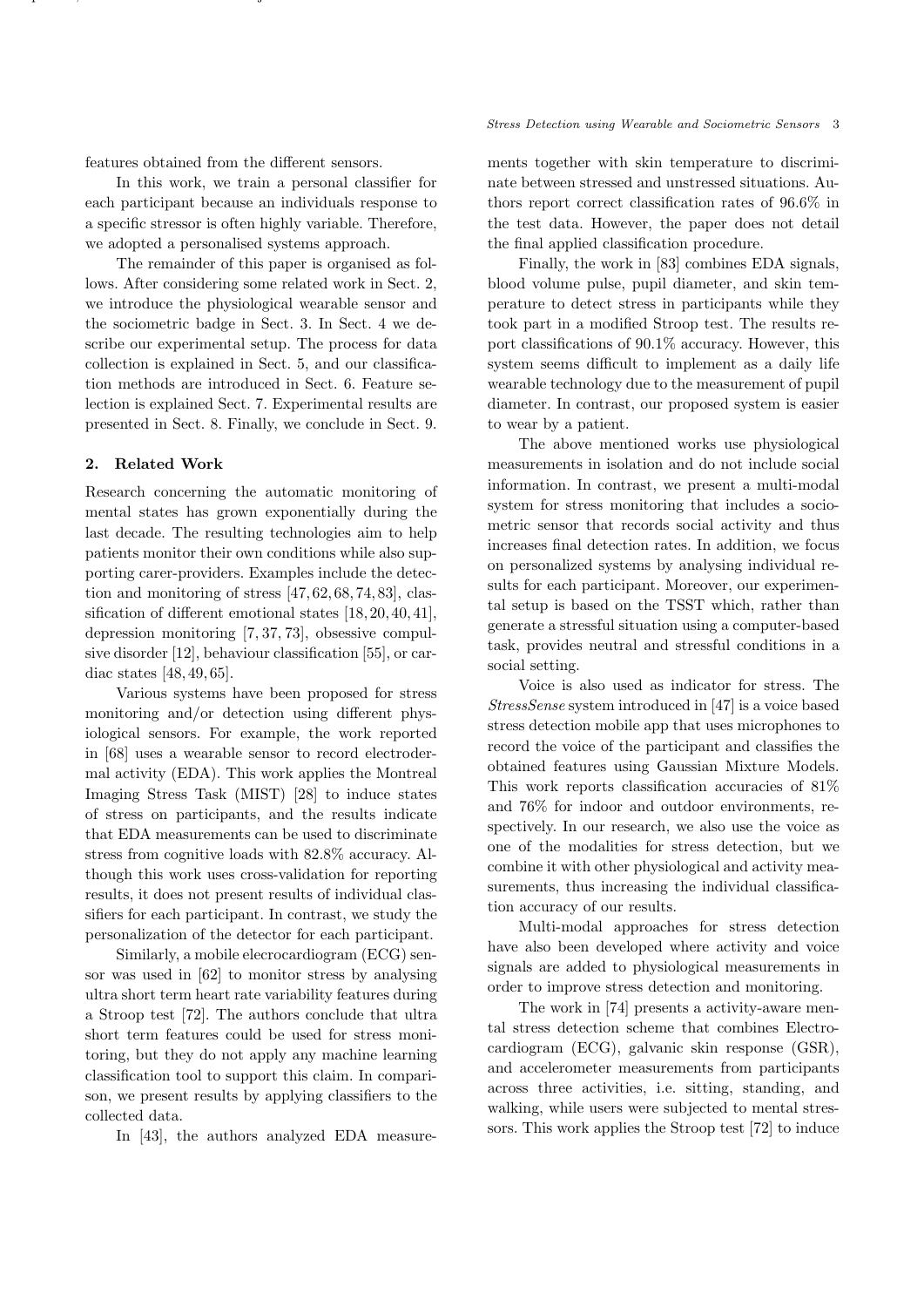$\mathbf{1}$  and  $\mathbf{2}$  mozoscalization is  $\mathbf{3}$ 

stress. In our work, however, we are interested in detecting stress in social situations, therefore we apply the TSST to our participants. In addition, we use the sociometric badge to increase the modalities for stress detection by including voice and body movement.

Authors in [45] introduce a multi-modal approach in which a rich set of activity and physiological measurements are used to monitor stress. In addition, they use a combination of facial expressions, eye movements, head movements, heart rate, skin temperature, GSR, mouse finger pressure, behavioural data from user interaction activities with the computer, and performance measures. The obtained results show that the presented activity measurements strongly correlate with the task workload and ensure reliability for further classification approaches. However, the proposed system is thought to be implemented in a desktop-based workplace environment, which restricts the situations in which it can be tested. Our system, however, is based on wearable sensors that allow the participants to freely move during their activities.

In addition to stress, the work presented in [75] aimed to detect deception while playing a poker game by including measurements like voice variation, skin conductance, and heart rate. The experimental results show that it is possible to develop simple linear models with high accuracy that can be used to identify stress and bluffing for real money nolimit Hold'em tournaments. However, this system has been tested only in poker games where spikes in stress levels are artificially high. In contrast, we aimed to develop stress detectors in different social activities.

The *LiveNet* system presented in [76] is a complete wearable hardware and software system for long term monitoring which, according to the authors, has potential applications for monitoring soldiers and Parkinson's patients. It could also detetct epilepsy seizures. However, these applications remain under development. The LiveNet system can also include a sociometric badge similar to the one we use in our research, but no classification results are presented using that sensor.

Finally, in [64], we applied the same wearable physiological sensor to detect stress in people. However, that work only reports on 5 participants. In contrast, in this work we combine the physiological signals with the activity signals from the sociometric sensor and thus we improve classification results. In addition we use 18 participants in our experiments thus providing better reliability in the results.

One of the main contributions of our work is the use of the sociometric badge for stress detection. This badge provides a way of capturing unconscious social signals [56] that have recently provided researchers with a novel and indirect way of capturing an individual's thoughts and cognitive states. Methods for assessing social signals also offer new tools for measuring levels of stress, particularly where verbal or written reports concerning underlying cognitive states may be incomplete or inaccurate. Therefore, we think the sociometric badge can be a powerful tool to monitor stress.

# 3. Sensor Modalities

In this section we describe the two sensor devices used during our experiments and the features extracted from them.

To measure the physiological signals we use a wireless sensor [1] that is worn as a wristband (Fig. 1 left) on the non-dominant hand of a subject and it is equipped with a set of electrodes situated on the fingers. This sensor connects wireless to a computer through a communication station. This setup allows the participant wearing the sensor to move freely during the experiments while signals are sent wirelessly to a computer.



Fig. 1. The left picture shows the wireless sensor worn as a wristband. The right image depicts the sociometric sensor worn as a conference badge.

From the electrodes situated on the fingers we obtain the three different measurements: the electrodermal activity (EDA), the photoplethysmogram (PPG), and heart rate variability (HRV). The EDA signal, also called, skin conductance activity or galvanic skin response, is an indication of perspiration.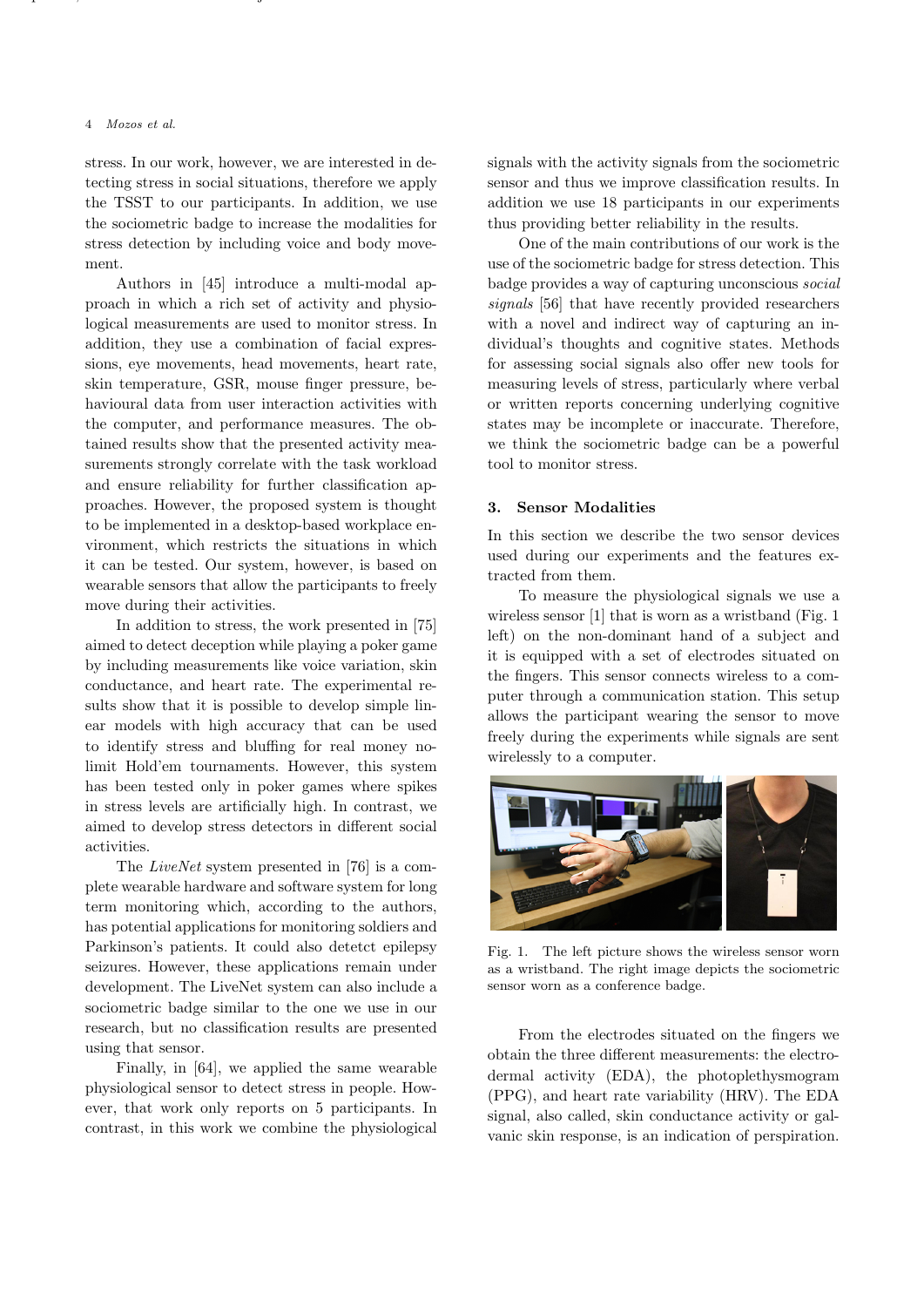A transient increase on the EDA signal is proportional to sweat secretion [27] and it is related to stress [17]. The PPG signal, also termed blood volume pulse, is obtained using a pulse oxiometer which illuminates the skin and measures the differences in light absorption. The amount of light that returns to the PPG sensor is proportional to the volume of blood in the tissue [57]. Finally, the HRV signal represents the beat-to-beat variability over a given period of time and is computed by calculating the standard deviation of the average of normal-to-normal heartbeats [57].

 $\mathbf{1}$  and  $\mathbf{2}$  mozoscalization is  $\mathbf{3}$ 

During our experiments, the EDA and PPG physiological signals were acquired at a 1000 Hz sampling frequency. Following acquisition, the signals were down-sampled to 10 Hz. A filtering and artefact removal approach was also applied by using the routines included in the AcqKnowledge software [1]. Specifically, the PPG signal was filtered using a band pass filter, with a low frequency of 0.5 Hz and a high frequency of 35 Hz. The EDA signal was filtered using a low pass filter with the cut-off frequency of 0.5 Hz. We obtain templates for the PPG signal by applying autocorrelation. The final list of recorded physiological features and their corresponding description are provided in Table 1.

| Table 1. List  |                  |                                     | of | physiological                      | fea- |  |  |
|----------------|------------------|-------------------------------------|----|------------------------------------|------|--|--|
| tures from the |                  |                                     |    | Biopac wearable sensor.            |      |  |  |
| Feature        |                  | Description                         |    |                                    |      |  |  |
| eda            |                  |                                     |    | raw electro-dermal activity (EDA). |      |  |  |
| $_{eda}$       | $filtered EDA$ . |                                     |    |                                    |      |  |  |
| ppq            |                  | raw pulse plethysmograph (PPG).     |    |                                    |      |  |  |
| $ppq_t$        |                  | PPG template using autocorrelation. |    |                                    |      |  |  |
| $ppg_r$        |                  | PPG rate variability.               |    |                                    |      |  |  |
| hrv            |                  |                                     |    | heart rate variability (HRV).      |      |  |  |

The second sensor we used in our system is the sociometric sensor [53], a small device that is worn around the neck like a conference badge (Fig. 1 right). The sociometric badge is equipped with a microphone to record speech, an accelerometer to measure degree and direction of people's movement, a Bluetooth transmitter to measure the proximity of other sensors, and an infrared transmitter to measure when two sensor wearers are facing one another. In this work we only used the measurements provided by the microphone and the accelerometer. The data recorded from the sociometric badge can be translated into useful measures of social behaviour [56].

In our experiments we recorded the signals from the sociometric badge at 10Hz. The samples were stored on the badge's internal memory and downloaded to the computer in an off-line process. The list of features that we used in our system based on the measurements provided by the sociometric badge is as follows:

- (1) Body movement  $(bm)$ : the normalized acceleration magnitude over the 3 axis of movement.
- (2) Body movement activity  $(bm_{act})$ : absolute value of the first derivative of the accelerometer's energy.
- (3) Body movement rate  $(bm_r)$ : second derivative of energy. It indicates the direction of change in someone's activity level.
- (4) Posture activity  $(pos_{act})$ : absolute angular velocity.
- (5) Posture rate  $(pos<sub>r</sub>)$ : angular acceleration.
- (6) Posture left right  $(pos<sub>lr</sub>)$ : orientation angle of the badge in left-right plane.
- (7) Posture front back  $(pos_{fb})$ : orientation angle of the badge in front-back plane.
- (8) Speak (voiced): takes values 0 when the person is not speaking, and 1 when the person is speaking.
- (9) Silence (unvoiced): takes values 1 when the person is speaking, and 0 when the person is speaking.
- (10) Speech volume front  $(vol<sub>f</sub>)$ : average absolute value of amplitude of the front microphone.
- (11) Speech volume back  $(vol_b)$ : average absolute value of amplitude of the back microphone.
- (12) Volume consistency front  $(volc_f)$ : measurement of change in speech volume.
- (13) Volume consistency back  $(volc_b)$ : measurement of change in speech volume.
- (14) Frequency and amplitude front  $(hz0<sub>f</sub>, amp0<sub>f</sub>)$ ,  $(hz1_f, amp1_f), (hz2_f, amp2_f), (hz3_f, amp3_f)$ : pairs of (frequency, amplitude) for the 1st / 2nd / 3rd / 4th strongest peak in the frequency spectrum.
- (15) Frequency and amplitude back  $(hz0<sub>b</sub>, amp0<sub>b</sub>)$ ,  $(hz1<sub>b</sub>, amp1<sub>b</sub>), (hz2<sub>b</sub>, amp2<sub>b</sub>), (hz3<sub>b</sub>, amp3<sub>b</sub>)$ : pairs of (frequency, amplitude) for the 1st / 2nd / 3rd / 4th strongest peak in the frequency spectrum.
- (16) Front pitch  $(pitch_f)$ : pitch of the voice from the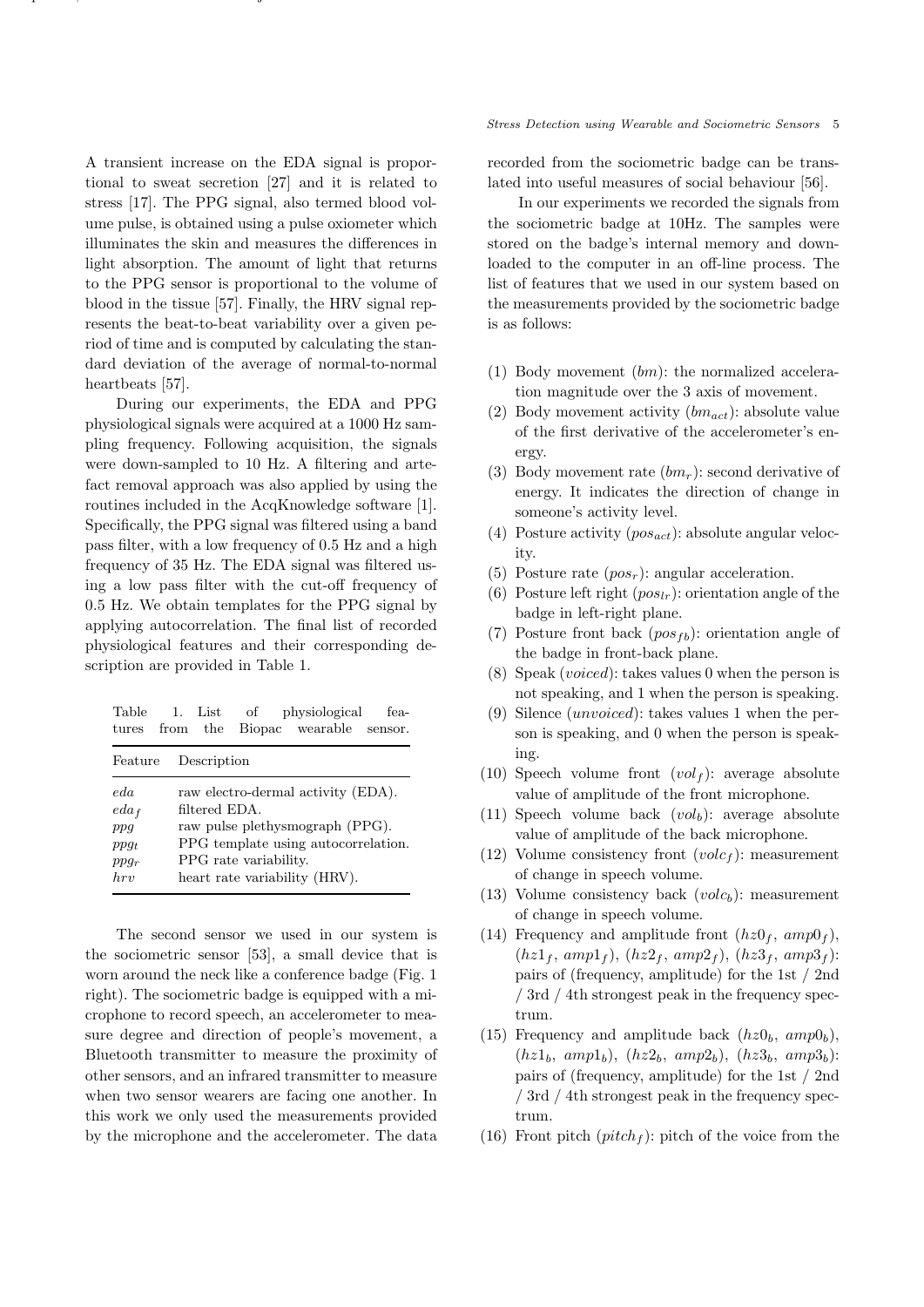$\mathbf{1}$  and  $\mathbf{2}$  mozoscalization is  $\mathbf{3}$ 

front mic correlated with the fundamental frequency of the voice signal.

- (17) Back pitch  $(pitch_b):$  pitch of the voice from the front mic correlated with the fundamental frequency of the voice signal:
- (18) Front pitch volume  $(fromtp_v)$  and back pitch volume  $(backp_v)$  as defined in [52–54].

More detailed descriptions of the previous features can be found in [52–54].

#### 4. Experimental Protocol

To check the validity of our stress detector system we prepared an experimental setup where participants experienced different stressful situations. The work in [29] reviews more than 200 stress experiments, and concludes that the most effective tasks for inducing stress include public speaking and cognitive tasks. Therefore, our final design is based on the Trier Social Stress Test (TSST) [42], which includes both public speaking and cognitive tasks that place participants under high cognitive load.

The TSST is a very popular controlled experimental set-up and it has been used in more than 4000 sessions during the last few decades [29]. This test consists of a neutral task followed by a public speaking task, a cognitive task, and a final neutral task. Each neutral task consists of 2 minutes of predefined standard questions including: "How do you find the weather today?" and "How did you get here?". The public speaking segment is a 5 minute interview for a desired job. After this, a cognitive task involves the participant counting back in steps of 13, starting from 1022. All the previous tasks are performed in front of a live audience and video camera. The camera, however, is only used to increase stress levels [29] and recordings are not stored. The neutral tasks are considered as non-stressful situations, while the speaking and cognitive tasks are considered stressful conditions. The TSST experiment is used in this work as a valid proof of concept to show the capabilities our system to detect stress in social situations.

In addition we ask the participants to fill in a State Trait Anxiety Inventory (STAI) [70] to measure their levels of anxiety. The STAI questionnaire is divided into two sections. The state section contains 20 items that measure state anxiety, that is, how an individual feels right now; and the trait section contains a further 20 items that measure trait anxiety, that is, how an individual feels generally. Items are rated on a 4-point scale running from (1=Almost never to 4=Almost always). The state section of the STAI was completed before and after the TSST session to ensure our protocol was having the desired effect on stress levels.

Our protocol for the TSST was as follows. When a participant entered the room, she was given verbal and written information about the procedures involved in the experiment. The participant was then asked to fill in a consent form and to confirm that she did not suffer from any cardiovascular or anxiety disorder that might be affected by experiencing stress or that might affect the results. After being briefed, the participant was asked to fill in the STAI form. This provided an estimate current and general levels of stress. After fitted with both sensors, the participant was asked predefined neutral questions for 2 minutes in order to determine each individual's baseline measurements, which we used as a neutral state. Afterwards, the participant was asked to sit at a desk and prepare a presentation for a mock job interview for 3 minutes. They were provided with pen and paper. When 3 minutes of time expired, she was asked to hand back the sheet of paper, stand up in a predefined location inside the room, and begin her presentation. The participant was encouraged to speak continuously during 5 minutes. If the participant stopped during the presentation, at the first pause, she was told about the remaining time and asked to continue. At the next pause, she was asked a set of predefined typical interview questions including: "What are your strengths/weaknesses?". "Where do you see yourself in 5 years?" and so on. Following the presentation, the participant was asked to complete a cognitive task by counting backwards in steps of 13 from 1022 and a 5 minutes timer was started. If the participants made a mistake, she was asked to start the countdown again from the beginning (from 1022). At the end of this cognitive task, the participant was given a short time to relax while being debriefed. Another two minutes of neutral questions were then recorded. Finally, the participant was asked to re-complete the STAI questionnaire. A flowchart indicating the steps of our protocol is presented in Fig. 2.

The times for each tasks during the TSST ses-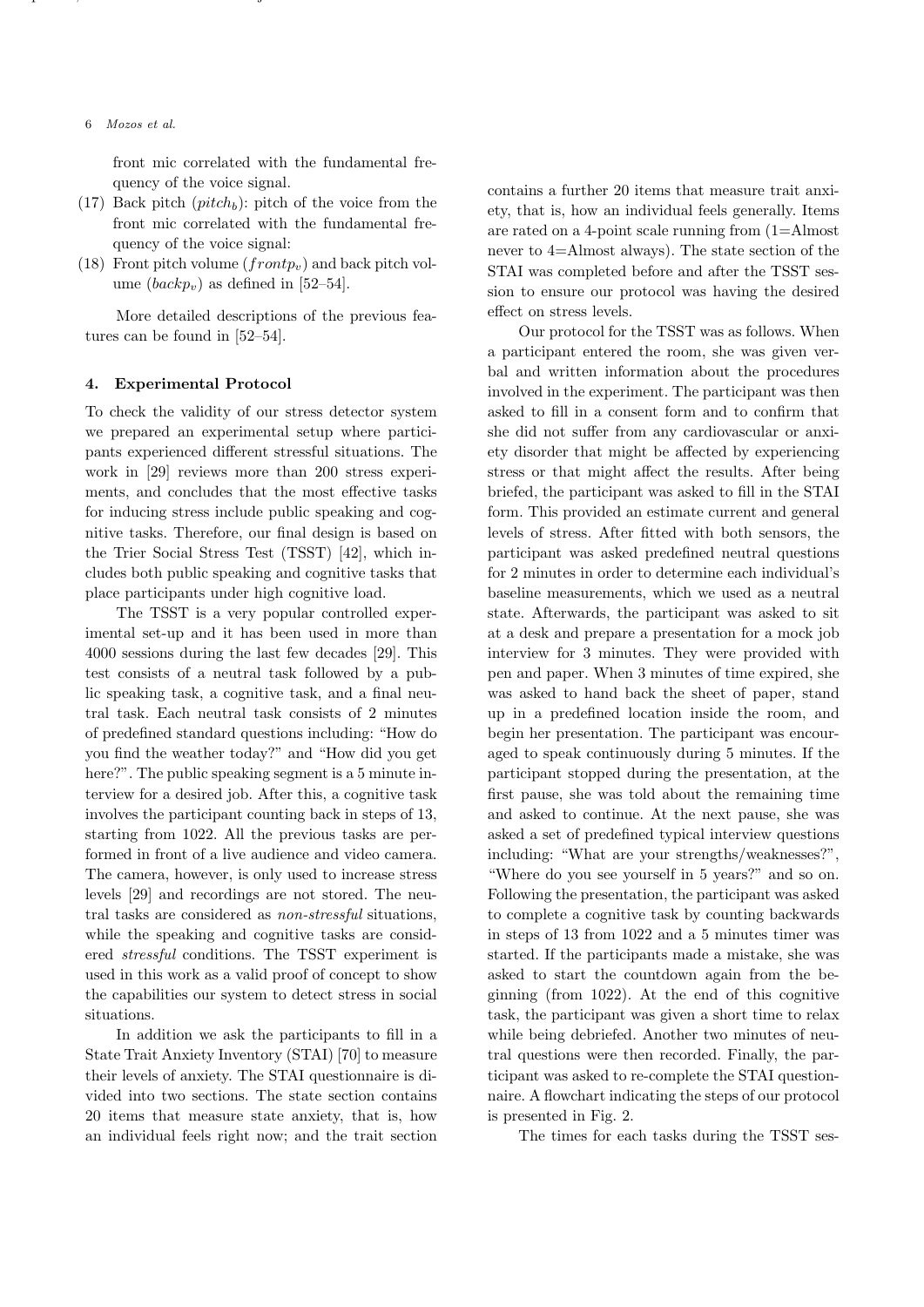sion are tentative and for most tasks, the duration of each differs by a few seconds between participants.

 $\mathbf{1}$  and  $\mathbf{2}$  mozoscalization is  $\mathbf{3}$ 



Fig. 2. Flow chart of our TSST session.

# 5. Data Collection

Eighteen participants  $P_1 - P_{18}$ , who completed the TSST, were volunteering students from the School of Psychology at the University of Lincoln. The participants were aged 18 to 39, and included males and females. All participants signed a consent form before taking part. In addition, ethical approval for the experiment was obtained from the School of Psychology Research Ethics Committee at the University of Lincoln, following the British Psychological Society (BPS) ethical guidelines.

Each participant took part individually in one TSST session as introduced in Sec. 4. The participants wore both sensors at the same time during the TSST session, and the signals from both sensors were recorded and synchronised using the closest timestap. The final sample frequency for both sensor modalities was 10Hz. This value is below the maximum recommended for EDA measurements [14]. The complete sets of signals for each sensor are listed in Sect. 3. The final set of sampled signals for each time step t is thus defined as:

$$
x^{t} = \{x_{phy}^{t}, x_{badge}^{t}\},\tag{1}
$$

where  $x_{phy}^{t}$  is the vector containing the physiological signals as:

$$
x_{phy}^t = \{eda^t, eda_t^t, ppg_t^t, hrv^t\},\qquad(2)
$$

and  $x_{badge}^t$  is the vector containing the activity signals from the sociometric as:

$$
x_{badge}^{t} = \{bm^t, bm_{act}^t, bm_r^t, pos^tlr, pos_{fb}^t, \n\nuoiced^t, unvoiced^t, vol_{f}^t, vol_{b}^t, vol_{f}^t, vol_{c}^t, \nhz0_f^t, amp0_f^t, hz1_f^t, amp1_f^t, hz2_f^t, amp2_f^t, \nhz3_f^t, amp3_f^t, hz0_b^t, amp0_b^t, hz1_b^t, amp1_b^t, \nhz2_b^t, amp2_b^t, hz3_b^t, amp3_b^t, pitch_f^t, pitch_b^t, \n\nfrontp_v^t, backp_v^t\}.
$$
\n(3)

The synchronised signals recorded from each participant  $P_k$  were stored in the corresponding dataset  $D_k$ . The total number of synchronized samples for each participant  $P_k$  is shown in Table 2. As explained in Sect. 4, our TSST sessions are composed of stressful and neutral scenarios. Therefore, each entry  $x_t$  in the dataset  $D_k$  is labeled as *stressed*, or neutral depending on the corresponding task (c.f. Sect. 6), i.e. we assume the participant is not stressed during the neutral activities as discussed in Sect. 4. Thus, the recorded dataset  $D_k$  for each person was composed of the measurements obtained at each time interval  $x_t$  together with their corresponding label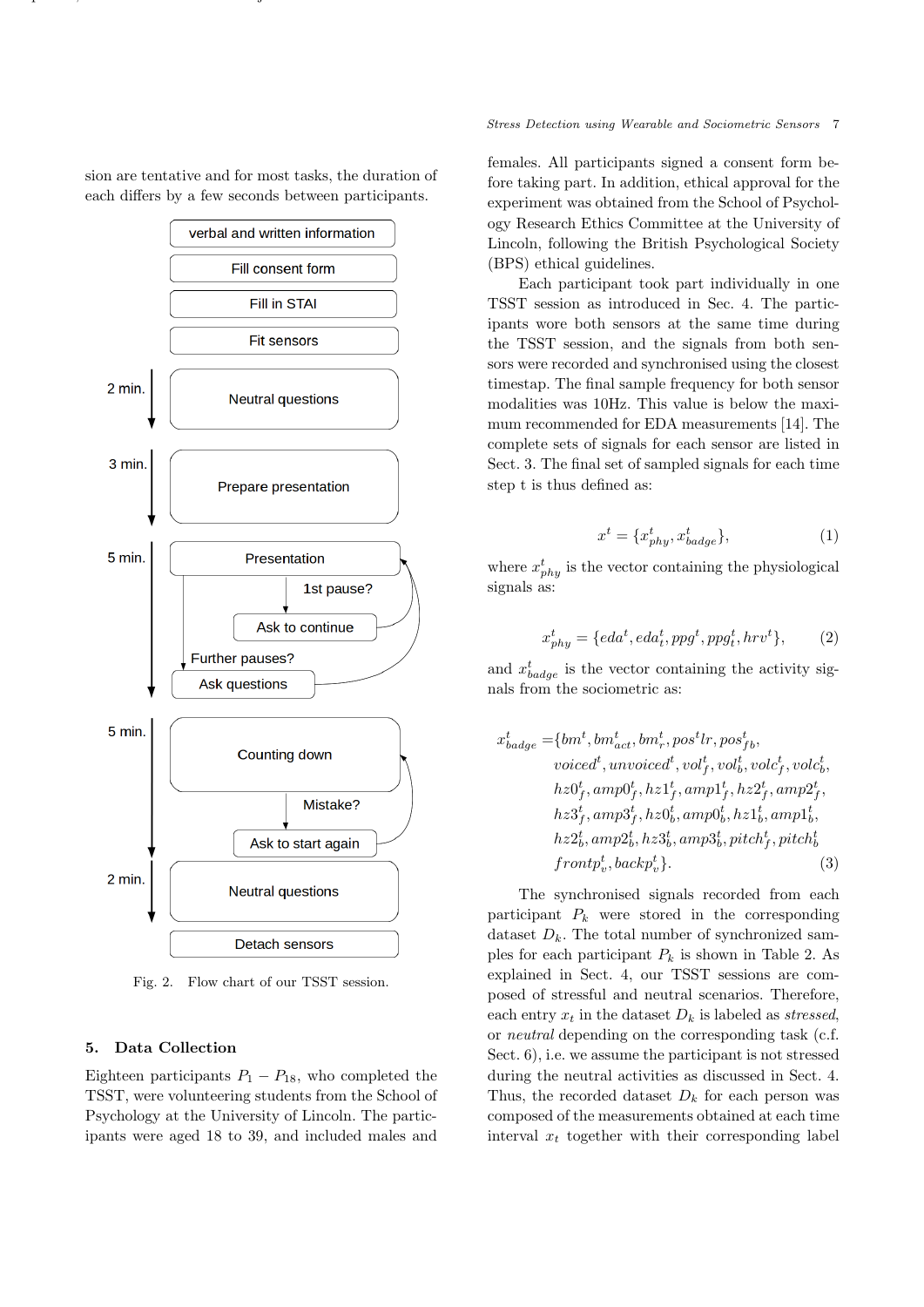$\mathbf{1}$  and  $\mathbf{2}$  mozoscalization is  $\mathbf{3}$ 

as  $D_k = \{(x_t, l_t)\}\$ , with  $l_t \in L = \{stress, neutral\}$ . The corresponding number of stressful and neutral samples in each dataset are also shown in Table 2. The average sample size for each participant is 13745 which is much higher than the dimension of the feature vector.

Table 2. Sample Size for Each Participant

| Participant        | Total $ D_k $   | <b>Stress</b>  | Neutral        |
|--------------------|-----------------|----------------|----------------|
| $P_1$              | 12800           | 8200           | 4600           |
| $P_2$              | 11620           | 8400           | 3220           |
| $P_3$              | 13550           | 8350           | 5200           |
| $P_4$              | 13450           | 8460           | 4990           |
| $P_5$              | 13740           | 8760           | 4980           |
| $P_6$              | 13000           | 8310           | 4690           |
| $P_7$              | 15940           | 8600           | 7340           |
| $P_8$              | 13610           | 7810           | 5800           |
| $P_9$              | 12900           | 8420           | 4480           |
| $\mathcal{P}_{10}$ | 14200           | 8900           | 5300           |
| $P_{11}$           | 15680           | 8660           | 7020           |
| $P_{12}$           | 13530           | 8660           | 4870           |
| $P_{13}$           | 14120           | 8560           | 5560           |
| $P_{14}$           | 13900           | 8810           | 5090           |
| $P_{15}$           | 13350           | 8350           | 5000           |
| $P_{16}$           | 14500           | 8800           | 5700           |
| $P_{17}$           | 13480           | 8760           | 4720           |
| $P_{18}$           | 14040           | 8820           | 5220           |
| Average $\pm$ std  | $13745 \pm 685$ | $8535 \pm 220$ | $5210 \pm 608$ |

Some examples of the collected features during the TSST session are given in Figure 3. In particular, we show the features PPG template  $(ppq_t)$ , EDA  $(eda_f)$ , HRV  $(hrv)$ , and body movement rate  $(bm_r)$ for participants  $P_6$  and  $P_{16}$ . The signals are shown with the corresponding task during the TSST session.

# 6. Classification

In order to predict the state of each person at each point in time we compared different classification approaches. In particular, we use SVM [15, 25], AdaBoost [31], and K-nearest neighbour (KNN) [10]. In this work we use a binary classification and do not differentiate between different levels of stress.

SVM-based predictors are popular in different areas [9, 19, 23, 24, 32, 38, 39] including the classification mental states using physiological signals [6,8,12, 30, 37, 40, 55, 74, 83]. SMVs were used in our experiments because the size of a trained SVM model is

often much smaller than the volume of training data required in order to be successful. They can also be developed in real time. In this work we compare two different kernel types: radial basis function (RBF) and linear.

AdaBoost is a popular boosting classifier applied in several areas [11,51,80] including biomedical, cognitive signals, and diagnosis  $[16, 21, 34, 50, 61, 78,$ 79]. Adaboost is a meta classifier that improves the classification capabilities of a weak classifier. Following [51], we created a single-feature weak classifier from each feature described in Section 3:

$$
h_j(x) = \begin{cases} 1 \text{ if } p_j f_j(x) < p_j \theta_j \\ 0 \text{ otherwise.} \end{cases} \tag{4}
$$

where  $\theta_j$  is a threshold and  $p_j$  is either −1 or 1 and thus representing the direction of the inequality. The AdaBoost algorithm determines for each weak classifier  $h_i(x)$  the optimal values for  $\theta_i$  and  $p_i$ , such that the number of misclassified training examples is minimized. The output of the AdaBoost algorithm is an ensemble of weak classifiers weighted by their discriminative power. The final ensemble may contain a subset of weak classifiers, i.e. a subset of the original features.

KNN classifiers are instance-based clasifiers that are used in several medical applications [22,44,66,69]. The KNN algorithm assigns the label of the k training instances that are closer in the feature space using a majority vote.

In this paper, we trained one individual classifiers  $C_k$  for each participant  $P_k$  using the corresponding dataset  $D_k$ . As introduced in the previous Sect. 5, each dataset  $D_k$  contains the synchronized physiological and activity signals for the corresponding participant  $P_k$ . For each individual  $C_k$ , we used  $75\%$  of the corresponding dataset  $D_k$  for training and the remaining 25% for testing. To create these sets we used a random stratified selection to ensure the same class distribution in both the training and test sets. Afterwards, the attribute values of the training and test sets were scaled to the range  $[-1, 1]$ .

The classification results for each personalized classifier  $C_k$  are evaluated using *accuracy*, precision, and recall, which are defined as:

$$
Accuracy = \frac{TP + TN}{TP + TN + FP + FN}
$$
 (5)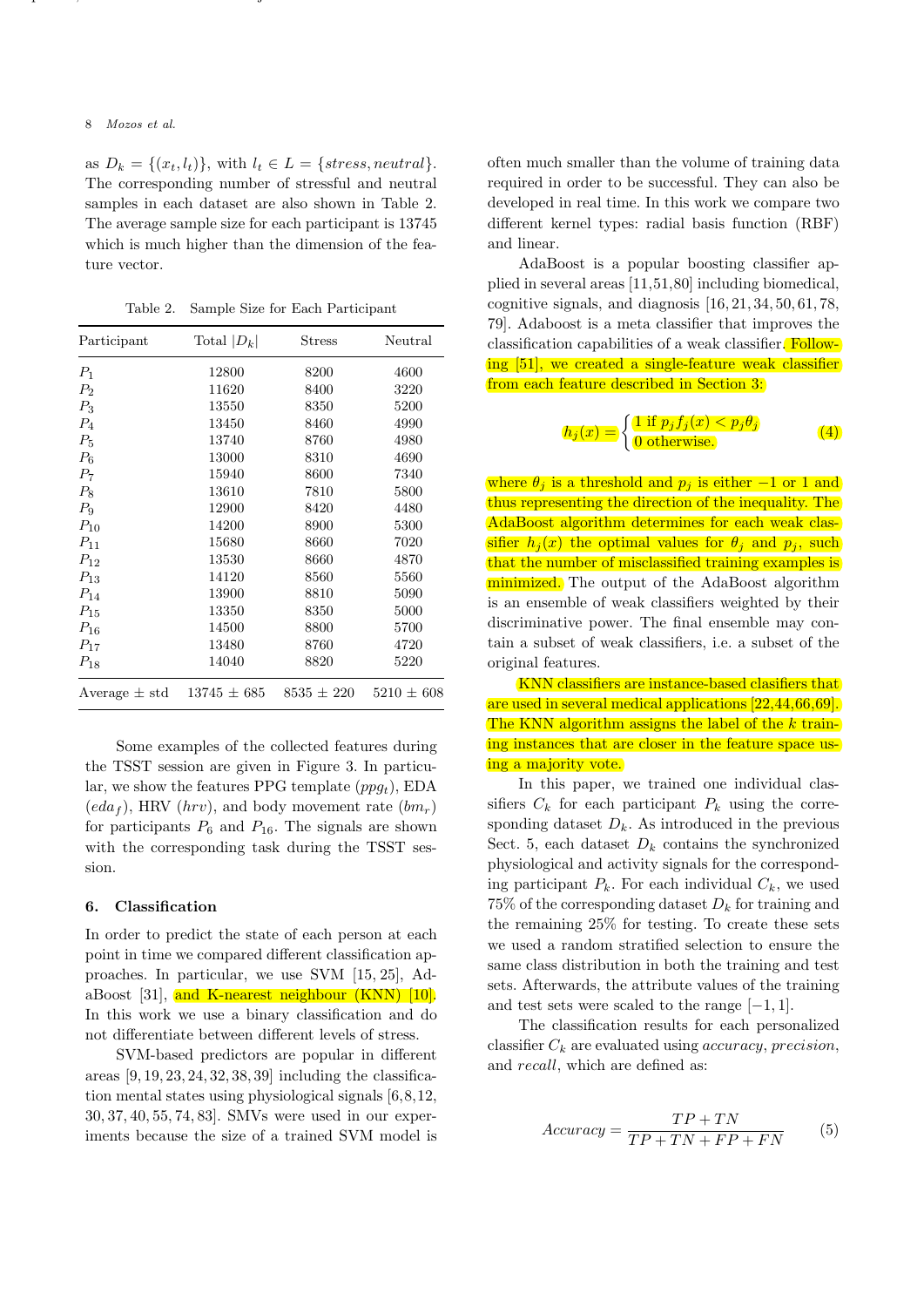

Fig. 3. Example signals recorded during the TSST sessions for participant  $P_6$  (left column), and participant  $P_{16}$  (right column). The x-axis additionally presents the task the person was carrying out at each instant: NT 1 (First Neutral Task), PP (Presentation Preparation), PS (Public Speaking), Cognitive Task (CG), NT 2 (Second Neutral Task).

$$
Precision = \frac{TP}{TP + FP}
$$
 (6)

and finally recall is given by:

 $\mathbf{1}$  and  $\mathbf{2}$  mozoscalization is  $\mathbf{3}$ 

$$
Recall = \frac{TP}{TP + FN} \tag{7}
$$

where  $TP$  indicates true positives,  $TN$  true negatives, and  $FN$  false negatives. In our case we consider positive the examples labeled as stress. The values for accuracy, precision, and recall lie in the range [0, 1] with values closer to 1 indicating better results.

## 7. Feature Selection

The classification results may improve by selecting a subset of the features that provides best discrimination capabilities. In this paper, we apply a correlation-based feature selection (CFS), which is a filter method that selects a subset of features that are highly correlated with the class and uncorrelated with each other [35]. In our experiments, we apply CFS to each individual dataset  $D_k$  to select the best features for each participant. The resulting reduced datasets are then used to train the corresponding individual classifiers  $C_k$ . We used this method as pre-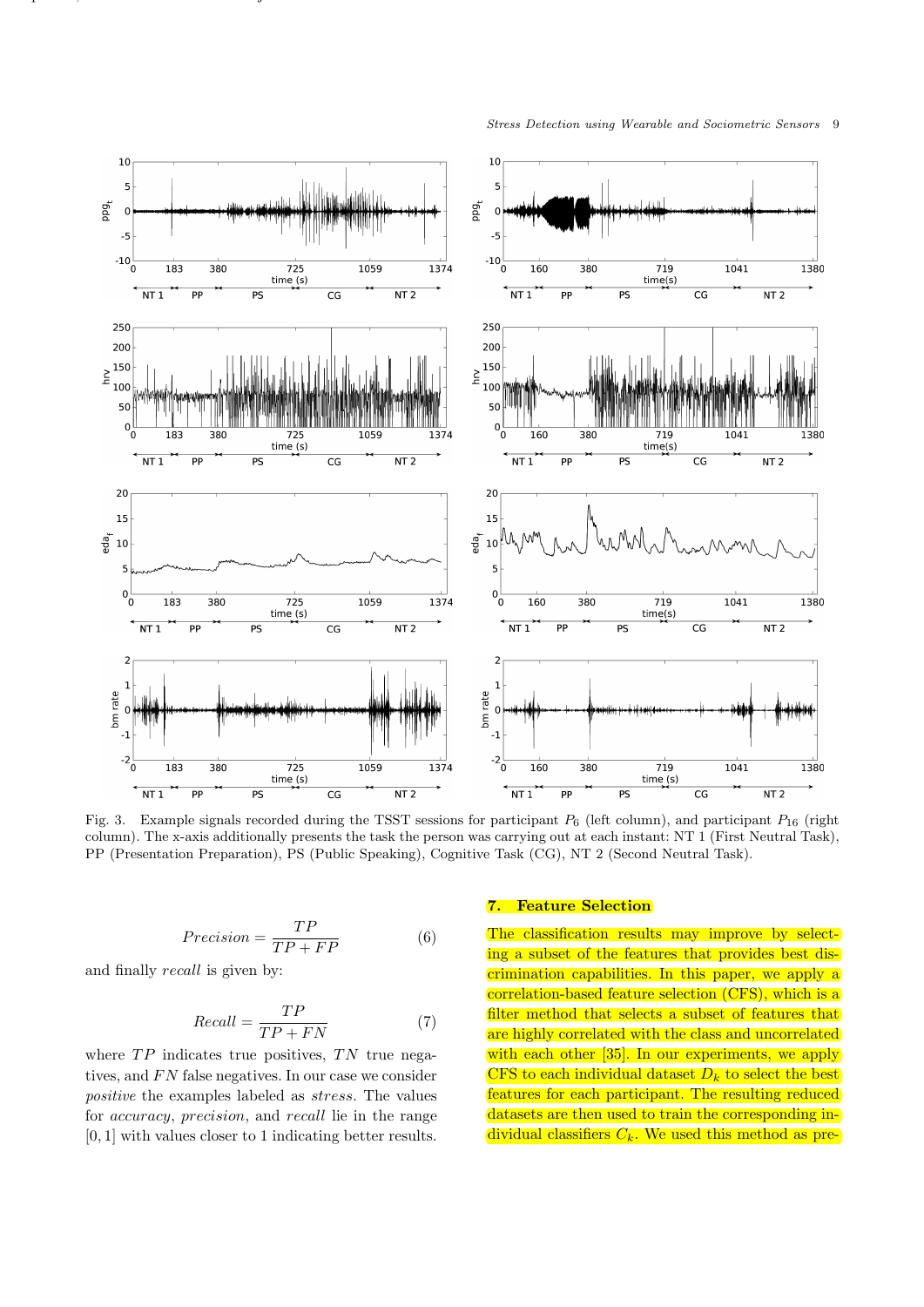$\mathbf{1}$  and  $\mathbf{2}$  mozoscalization is  $\mathbf{3}$ 

processing for the SVM and KNN classifiers.

In the case of Adaboost we do not need to apply any filtering method since the algorithm already applies a weighted selection of weak classifiers to create the final ensemble. In our case, the best  $T$  features can be obtained by selecting the  $T$  weak classifiers with highest weights in the ensemble  $[11, 51, 80]$ .

### 8. Experimental Results

To ensure our approach for stress detection was valid, we ran a series of experiments that involved analysing the recorded physiological and activity signals of people under stress. We run one TSST for each participant, and each participant wore both sensors during the session.

We first present stress detection results when applying different classifiers to the synchronised physiological and activity signals. In addition, we analyse the capabilities of each individual sensor modality, and compare the classification results with those obtained in combination. Moreover, we analyse the discrimination capabilities of each feature. Finally, we discuss the results of the STAI questionnaires.

# 8.1. Stress Detection using Physiological and Activity Sensors

In a first experiment we analysed the results of applying our proposed system using a combination of physiological and sociometric sensor.

We trained an individual classifier  $C_k$  for each participant  $P_k$  using the data  $D_k$  corresponding to her TSST session. Each participant wore the sociometric badge and the wearable sensor during the corresponding TSST session and features from both sensors were synchronised using the closest timestamp (cf. Section 5).

We then divided each dataset  $D_k$  into disjoint training and test sets. The training set contains 75% of the samples in  $D_k$  and the test set contains the remainder 25%. To create these sets we used a random stratified selection to ensure the same class distribution in both the training and test sets. Afterwards, the attribute values of the training and test sets were scaled to the range  $[-1, 1]$ .

We first present classification results using the full set of features. We compare four classifiers: SVM with a RBF kernel, SVM with linear kernel, AdaBoost, and KNN. For the RBF-based SVM we selected the best C and  $\gamma$  for each participant  $P_k$  using grid-search and cross-validation in the corresponding training data [36]. The parameters  $C = 10$  for the linear SVM,  $T = 300$  for AdaBoost, and  $k = 3$  for KNN were empirically selected.

Table 3 shows the classification results for the four methods averaging over the 18 participants. As we can see from the table, in our experiments the AdaBoost classifier and the RBF-based SVM provide similar classification results, although AdaBoost provides slightly higher correct accuracy and precision rates. In both cases, the results are higher than in the linear SVM and KNN classifiers.

Table 3. Classifications for the combined sensors.

| Method             | Accuracy        | Precision       | Recall          |
|--------------------|-----------------|-----------------|-----------------|
| AdaBoost $(T=300)$ | $0.94 \pm 0.03$ | $0.94 \pm 0.03$ | $0.96 \pm 0.02$ |
| RBF kernel SVM     | $0.93 + 0.03$   | $0.93 + 0.03$   | $0.96 + 0.01$   |
| Linear kernel SVM  | $0.85 + 0.04$   | $0.84 + 0.04$   | $0.94 + 0.02$   |
| <b>KNN</b>         | $0.87 + 0.03$   | $0.87 + 0.03$   | $0.94 \pm 0.02$ |

In Table 4 we present in more detail the classification results of the AdaBoost classifier for each participant. Values for accuracy, precision and recall are similar for all the participant indicating that our personalised classification approach is suitable for different individuals.

| Table |  | 4. Classification                 | Results | $11S-$ |
|-------|--|-----------------------------------|---------|--------|
|       |  | ing Combined Sensors and AdaBoost |         |        |

| Participant    | Accuracy | Precision | Recall |
|----------------|----------|-----------|--------|
| $P_1$          | 0.95     | 0.95      | 0.97   |
| P <sub>2</sub> | 0.91     | 0.92      | 0.96   |
| $P_3$          | 0.87     | 0.89      | 0.92   |
| $P_4$          | 0.96     | 0.96      | 0.98   |
| $P_5$          | 0.99     | 0.99      | 0.99   |
| $P_6$          | 0.89     | 0.90      | 0.93   |
| $P_7$          | 0.96     | 0.97      | 0.97   |
| $P_8$          | 0.93     | 0.94      | 0.94   |
| $P_9$          | 0.93     | 0.94      | 0.95   |
| $P_{10}$       | 0.92     | 0.92      | 0.95   |
| $P_{11}$       | 0.95     | 0.95      | 0.96   |
| $P_{12}$       | 0.96     | 0.96      | 0.97   |
| $P_{13}$       | 0.91     | 0.92      | 0.94   |
| $P_{14}$       | 0.97     | 0.96      | 0.98   |
| $P_{15}$       | 0.91     | 0.90      | 0.95   |
| $P_{16}$       | 0.95     | 0.96      | 0.96   |
| $P_{17}$       | 0.98     | 0.98      | 0.99   |
| $P_{18}$       | 0.96     | 0.96      | 0.97   |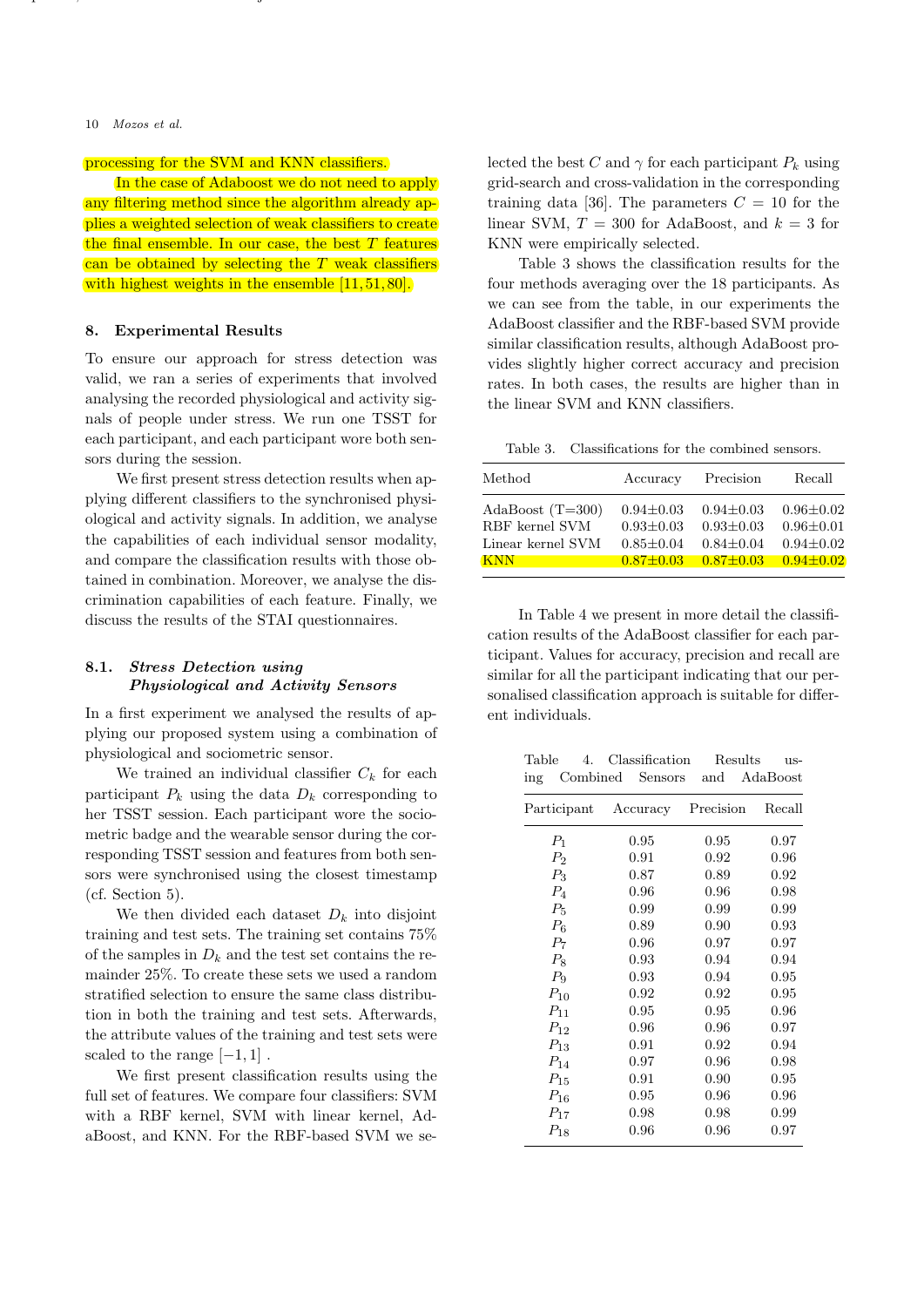In addition, we include the average confusion matrix when using the Adaboost classifier in Table 5. The rows indicate the original label of the examples in the test set and the columns indicate the predicted label by the classifier. We observe high classification results in the main diagonal (true classifications) of the confusion matrix, which indicates that the classifier correctly labels the test examples with high accuracy.

 $\mathbf{1}$  and  $\mathbf{2}$  mozoscalization is  $\mathbf{3}$ 

|                   | Combined Sensors         | Table 5. Average Confusion Matrix<br>using AdaBoost |               |                | for           |
|-------------------|--------------------------|-----------------------------------------------------|---------------|----------------|---------------|
|                   | %                        | Predicted Label                                     |               | Stress Neutral |               |
| Original<br>Label | <i>Stress</i><br>Neutral |                                                     | 96.05<br>9.00 |                | 3.95<br>91.00 |

To exemplify the behaviour of our classifier we show its prediction for participants  $P_6$  and  $P_{16}$  during a complete TSST session in Fig. 4. The continuous line indicates the right label for each time instant (1 for stress and -1 for no-stress), while red diamonds indicate the predicted values by the classifier. The plots show that most of the time the classifier predicts the correct state of the person during the TSST session. We can see in the plot several false alarms. This is likely due to the slow rate of change for some physiological properties between relaxed and stressed situations. Future work will consider these transitions in more detail.



Fig. 4. Classifier behaviour during a complete TSST

session for participants  $P_6$  (top) and  $P_{16}$  (bottom) using both sensors. The y-axis represents the output of the classifier which is 1 for stressful tasks, and -1 for nonstressful tasks. The x-axis indicates each instant time in seconds during the TSST and the corresponding task: NT 1 (First Neutral Task), PP (Presentation Preparation), PS (Public Speaking), Cognitive Task (CG), NT 2 (Second Neutral Task). The continuous line indicates the right label for each time instant, and red diamonds indicate the predicted values from the classifier.

In addition we analysed the capability of each single sensor to detect stressful situations in the participants. In this way we can compare the detector capabilities of each sensor with respect the combination of both. We believe this information can be useful when deciding he sensor device to use in different situations. We include results using Adaboost since we showed in the previous section that this classifier provides the best classification results in our TSST sessions. For the physiological results we use as input for the classifier the feature vectors  $x_{phy}$ , whereas for the activity results we classify the vector  $x_{badge}$  (see Sec. 5). Table 6 compares single sensor modalities and the combination of both. In all cases we have applied our AdaBoost classifier. As we can see in the table the combined modality provides better classification results. We also observe that the sociometric sensor provides better prediction results when used as single device. This may be due to the fact that the TSST session requires the participant to speak continuously and participants are also free to move during the experiments. A more detailed analysis of the features is provided in the following section.

Table 6. Comparison of single and combined modalities

| Method                   | Accuracy        | Precision     | Recall          |
|--------------------------|-----------------|---------------|-----------------|
| Physiological            | $0.79 + 0.08$   | $0.79 + 0.09$ | $0.86 \pm 0.06$ |
| Sociometric              | $0.89 + 0.03$   | $0.90 + 0.03$ | $0.92 + 0.03$   |
| $Physical + Sociometric$ | $0.94 \pm 0.03$ | $0.94 + 0.03$ | $0.96 + 0.02$   |

#### 8.2. Feature Analysis

In this section we apply a selection of features and analyse its impact in the final classification results. As introduced in Section 6, we applied a CFS filtering to each individual dataset  $D_k$ . The resulting subsets of selected features are shown in Table 7.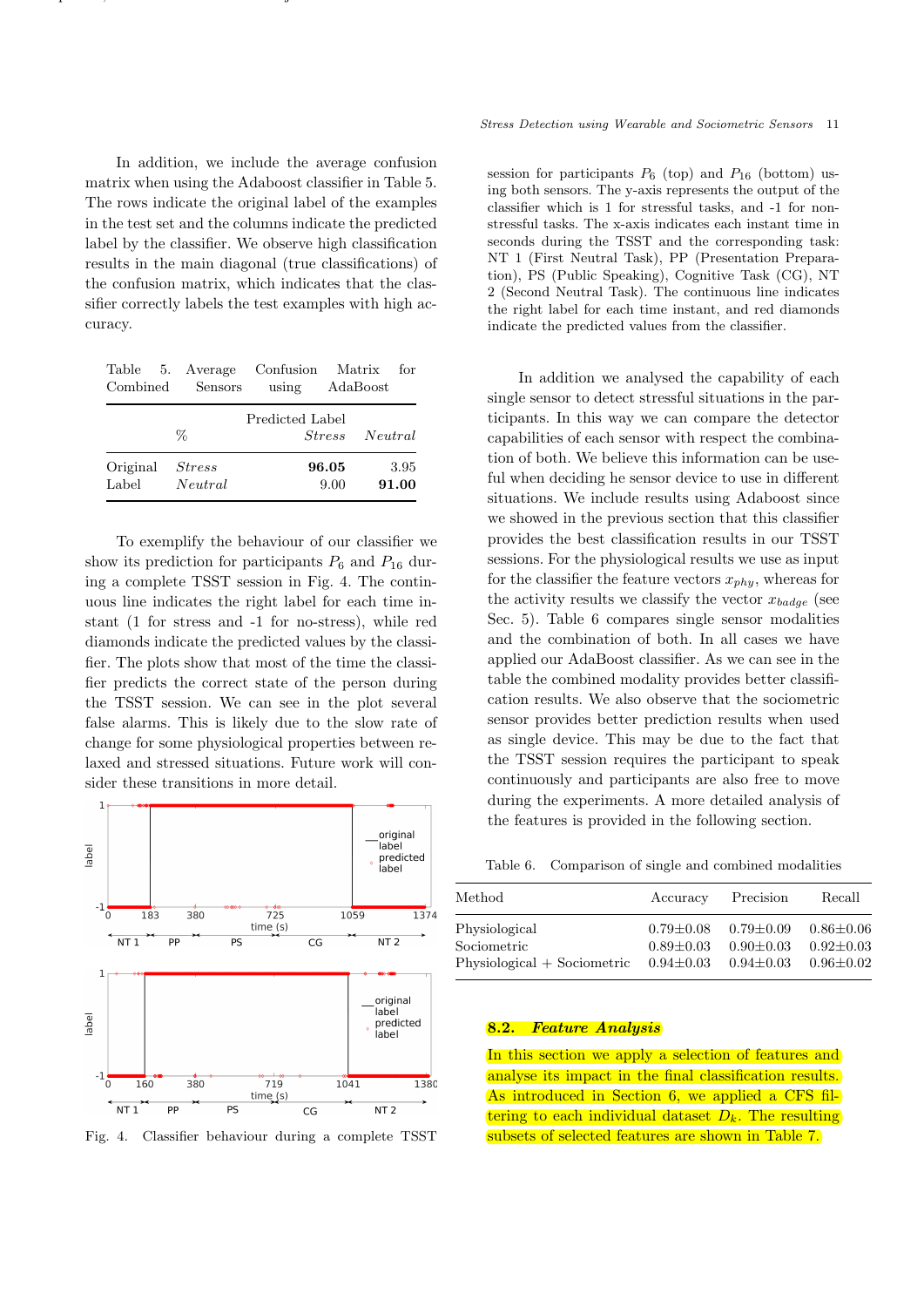$\mathbf{1}$  and  $\mathbf{2}$  mozoscalization is  $\mathbf{3}$ 

Table 7. Selected subset of features according to CFS

| ${\cal D}_k$       | size           | best features                                                                  |
|--------------------|----------------|--------------------------------------------------------------------------------|
| $\mathcal{D}_1$    | 7              | $amp3_f,\,volc_b,\,hz0_f,\,bm,\,vol_b,\,pos_{lr},\,pos_{fb}$                   |
| $D_2$              | 5              | $amp3_f, \, volc_b, \, pos_r, \, bm_r, \, frontp_v$                            |
| $D_3$              | 7              | $vol_f,\,amp3_f,\,volc_b,\,volc_f,\,backpv,\,b_{\,}$                           |
| $\mathcal{D}_4$    | 6              | $amp3_f,\,volc_b,\,hz0_f,\,pitch_b,\,bmact,\,ppg_r$                            |
| $\mathcal{D}_5$    | 5              | $amp3_f, volc_b, amp2_b, pos_r, bm_r$                                          |
| $D_6$              | 5              | $amp3_f, pos_r, frontp_v, bm_{act}, ppg$                                       |
| $D_7$              | 4              | $amp3_f, volc_b, frontp_v, ppg_t$                                              |
| $D_8$              | $\overline{4}$ | $amp3_f, volc_b, volc_f, pos_{fb}$                                             |
| $D_9$              | 7              | $amp3f, volcb, hz1b, volb, poslr, ppg, ppgr$                                   |
| ${\cal D}_{10}$    | 7              | $amp3_f, \, volc_b, \, pitch_f, \, pos_{act}, \, bm_{act}, \, poslr, \, ppg_r$ |
| $D_{11}$           | 4              | $amp3f, volcb, poslr, ppg$                                                     |
| ${\cal D}_{12}$    | 6              | $amp3_f,\,volc_b,\,pos_r,\,pitch_f,\,pos_{fb},\,ppg_r$                         |
| ${\cal D}_{13}$    | 6              | $amp3_f, volc_b, hz1_b, pos_r, vol_b, bm_{act}$                                |
| ${\cal D}_{14}$    | 4              | $vol_f$ , $amp3_f$ , $volc_b$ , $pos_{fb}$                                     |
| $\mathcal{D}_{15}$ | 16             | $vol_f,\,voiced,\,hz2_f,\,amp3_f,\,volc_b,\,hz0_f,$                            |
|                    |                | $pos_r$ , $frontp_v$ , $backp_v$ , $pos_{act}$ , $poslr$ , $ppg_t$ ,           |
|                    |                | $ppg_r,\, hz2_b,\, hz1_b,\, eda$                                               |
| ${\cal D}_{16}$    | 5              | $amp3_f, \, volc_b, \, pitch_b, \, pos_{act}, \, bm_{act}$                     |
| $\mathcal{D}_{17}$ | 7              | $amp3_f, volc_b, bm_r, pos_{act}, bm_{act}, ppg_t, ppg_r$                      |
| ${\cal D}_{18}$    | 4              | $amp3_f\ volc_b,\,frontp_v,\,pos_{act}$                                        |

We applied the classifiers to the subset of selected features shown in Table 7. The new classification results, which are provided in Table 8, do not show any significant improvement. This may be due to the fact that the original feature vector has a dimension 38, which is low. However, it is interesting to see that we can get high classification results, as for example for SVM with RBF kernel, using a very small subset of features. Moreover, for some participants the selected features by CFS correspond only to one sensor. For example, for participant  $P_1$  we can detect the stress using only the features of the sociometric badge as indicated in Table 7.

| $\operatorname{Method}$ | Correct classification rate |
|-------------------------|-----------------------------|
| RBF kernel SVM          | $0.92 + 0.03$               |
| Linear kernel SVM       | $0.80 + 0.03$               |
| KNN.                    | $0.62 \pm 0.03$             |

As explained in Section 7, the AdaBoost algorithm creates a ranked ensemble of weak classifiers weighted by their discriminative capabilities. When each weak classifiers is constructed using a single feature, then the ranked ensemble is representative of the best features for the classification [11, 51, 80]. The features can appear several times with different weights. To compare the feature selection by AdaBoost with the CFs filter method, in Table 9 we indicate the first 5 most discriminative features, in order of discrimination capabilities, that are selected by AdaBoost for each personalised classifier  $C_k$ . The most frequent features that appear in all the classifiers are *eda* (16% appearance),  $pos_{act}$  (15%),  $hz3<sub>f</sub>$  $(14\%), bm_{act} (13\%),$  and  $amp3_f (13\%).$  The rest of features do not appear on the top five or they do with less than 10%.

Table 9. Best 5 features from AdaBoost

| Classifier  | 1st               | 2 <sub>nd</sub>    | 3rd                | 4th                | 5th         |
|-------------|-------------------|--------------------|--------------------|--------------------|-------------|
| $C_1$       | hz3 <sub>f</sub>  | eda                | $ppg_t$            | amp0 <sub>f</sub>  | $_{bnact}$  |
| C2          | hz3 <sub>f</sub>  | pitch <sub>f</sub> | eda                | $pos_{act}$        | $bm_{act}$  |
| $C_3$       | $pos_{act}$       | $pitch_{b}$        | $volc_b$           | $hz3_f$            | $volc_b$    |
| $C_4$       | hz3 <sub>f</sub>  | eda                | pitch <sub>f</sub> | $pos_{act}$        | $pos_{act}$ |
| $C_5$       | amp3 <sub>f</sub> | e da               | $pos_{lr}$         | hz3 <sub>f</sub>   | e da        |
| $C_{\rm 6}$ | amp0 <sub>b</sub> | hz3 <sub>f</sub>   | $hz0_f$            | $bm_{act}$         | e da        |
| $C_7$       | hz3 <sub>f</sub>  | eda                | pitch <sub>f</sub> | $bm_{act}$         | $pos_{act}$ |
| $C_8$       | hz3 <sub>f</sub>  | ppg                | amp3 <sub>f</sub>  | eda                | $volc_b$    |
| $C_9$       | amp3 <sub>f</sub> | $bm_{act}$         | $bm_{act}$         | amp1 <sub>b</sub>  | ppg         |
| $C_{10}$    | $bm_{act}$        | eda                | $pos_{act}$        | hz3f               | $bm_{act}$  |
| $C_{11}$    | hz3 <sub>f</sub>  | $bm_{act}$         | ppg                | ppgt               | $amp3_f$    |
| $C_{12}$    | amp3 <sub>f</sub> | $pos_{act}$        | $hz3_f$            | pitch <sub>f</sub> | ppg         |
| $C_{13}$    | amp3 <sub>f</sub> | $pos_{act}$        | e da               | hz3 <sub>f</sub>   | ppg         |
| $C_{14}$    | $amp3_f$          | $hz3_b$            | $bm_{act}$         | eda                | $pos_{act}$ |
| $C_{15}$    | $vol_b$           | $_{\  \, backp_v}$ | e da               | amp3 <sub>f</sub>  | $_{bmax}$   |
| $C_{16}$    | $pos_{act}$       | eda                | amp3 <sub>f</sub>  | $bm_{act}$         | $pos_{act}$ |
| $C_{17}$    | $pos_{act}$       | атр $3_f$          | e da               | $ppg_{t}$          | $pos_{act}$ |
| $C_{18}$    | $hz3_f$           | pitch <sub>f</sub> | $pos_{act}$        | $amp3_f$           | атр $3_f$   |

#### 8.3. Generalization

In order to check how well our method generalizes we trained the AdaBoost classifier using the first 9 participants and then tested the resulting model in the remainder 9 participants. The classification results are shown in Table 10. The results show a decrease in the accuracy of the classifier when using several participants for training. These results are to be expected given the large between-subject variance to stress [33].

> Table 10. General AdaBoost Classifier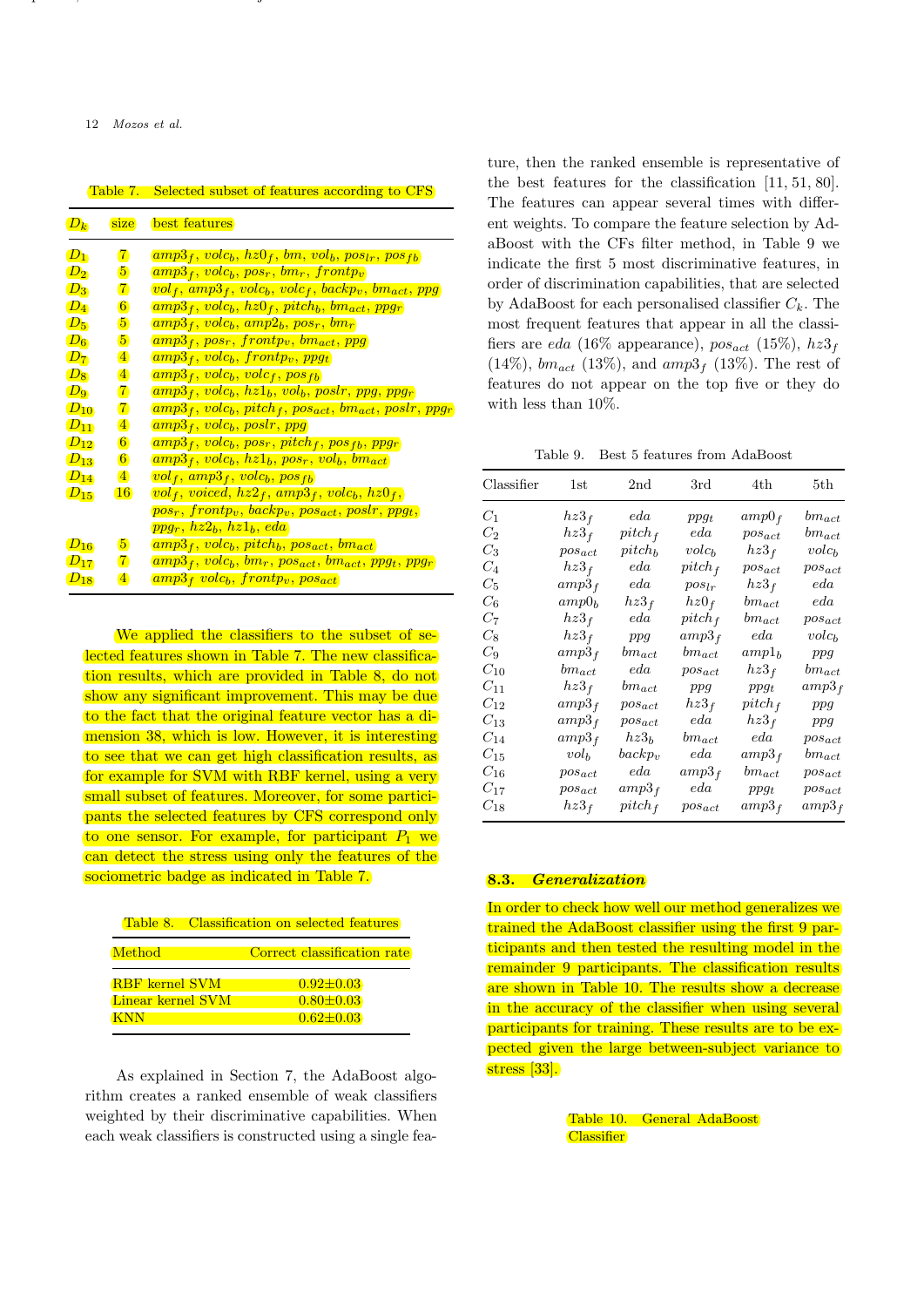| Accuracy | Precision | Recall |
|----------|-----------|--------|
| 0.67     | 0.68      | 0.76   |

### 8.4. STAI Questionnaire Analysis

 $\mathbf{1}$  and  $\mathbf{2}$  mozoscalization is  $\mathbf{3}$ 

We recorded participants self-reported anxiety levels using the STAI [70] before and immediately after the TSST session (all Cronbach alphas  $> 0.9$  [46]). A paired sample t-test demonstrated that participants felt more stressed following the TSST  $[t(34)]$  $= 3.54$ ,  $p > 0.01$  suggesting that our procedure provided a stressful environment. While changes in state-levels of anxiety indicate that participants felt more stressed following a TSST session, it does not confirm how levels of stress varied across each part of the protocol independently. During the TSST, we assume that participants became more relaxed during the neutral sections, but this is difficult to validate with 100% accuracy because any additional measures of self-report would both disrupt the flow of the experiment and reduce the ecological validity of the procedure by reminding participants they were taking part in an experiment. Future research aims to explore these changes beyond a laboratory setting in conjunction with real-time self-report.

# 9. Conclusion

In this paper we have presented a novel approach for stress detection using a combination of wearable physiological and sociometric sensors. The experiments were carried out under controlled conditions during different TSST sessions. Our wearable system allows the state of a participant to be determined at any instant by providing an accurate decision regarding his/her stress state at any time. Our classification results demonstrate that our method and analysis provides a useful tool for real-time stress detection. In the future this may allow other researchers to consider for example, the effect of real-time feedback and even reveal specific triggers that lead to high and unhealthy levels of stress.

Although the TSST is a controlled setup and does not completely represent general everyday activities, it is useful for our work because it provides a reliable and safe protocol to generate a stressful environment. A controlled situation like this is the logical first step towards validating any new system. Moreover, a personal interview is an example of a social activity that many people will have to face. However, future work will include longer experiments in order to use these technologies in daily life activities, although artificially manipulating stress levels for longer periods will be difficult to achieve experimentally. Alternative methods will be required to analyse the transitions between relaxed and stressed states in more detail.

The combined sensor solution presented in this paper may not be a perfect general solution for detecting stress on a day-to-day basis because the sensors can be uncomfortable in the long term, in particular the wireless physiological sensor, although the sociometric sensor can be worn as a simple badge during longer periods of time. However, one of the main contributions of this paper is to show the individual capabilities of each sensor modality to detect stress, and to present results that will aid in the future selection of appropriate sensors in different situations. The sociometric badge can be worn as part of an anyone's daily activities (e.g. in an office environment) however, the physiological sensor may be more suitable within controlled environments (e.g. patients in hospital). In addition, new physiological and activity sensors continue to be developed which are smaller and more ergonomic, and the results presented in this paper can easily transfer across.

Classification results using only the sociometric badge indicate that easy to wear activity recording sensors are likely to be suitable for monitoring everyday stress. While the classification rates were lower when compared to a combination of both physiological and sociometric sensors, they still remained high. In addition, the sociometric badge allows for the recording of social interactions between participants. Thus, studying stress levels while interacting in a variety of social activities is another future area of research that we would like to explore in the future. Combined signals from social interactions could be combined with individual variation to increase the modalities when detecting stress in individuals and groups.

Finally, similar sensors to those contained within the sociometric badge can be readily found in other devices including intelligent bracelets, smart phones or smart watches. Therefore, a further series of studies is likely to explore the usefulness of these devices alongside self-report when monitoring everyday levels of stress over longer periods of time that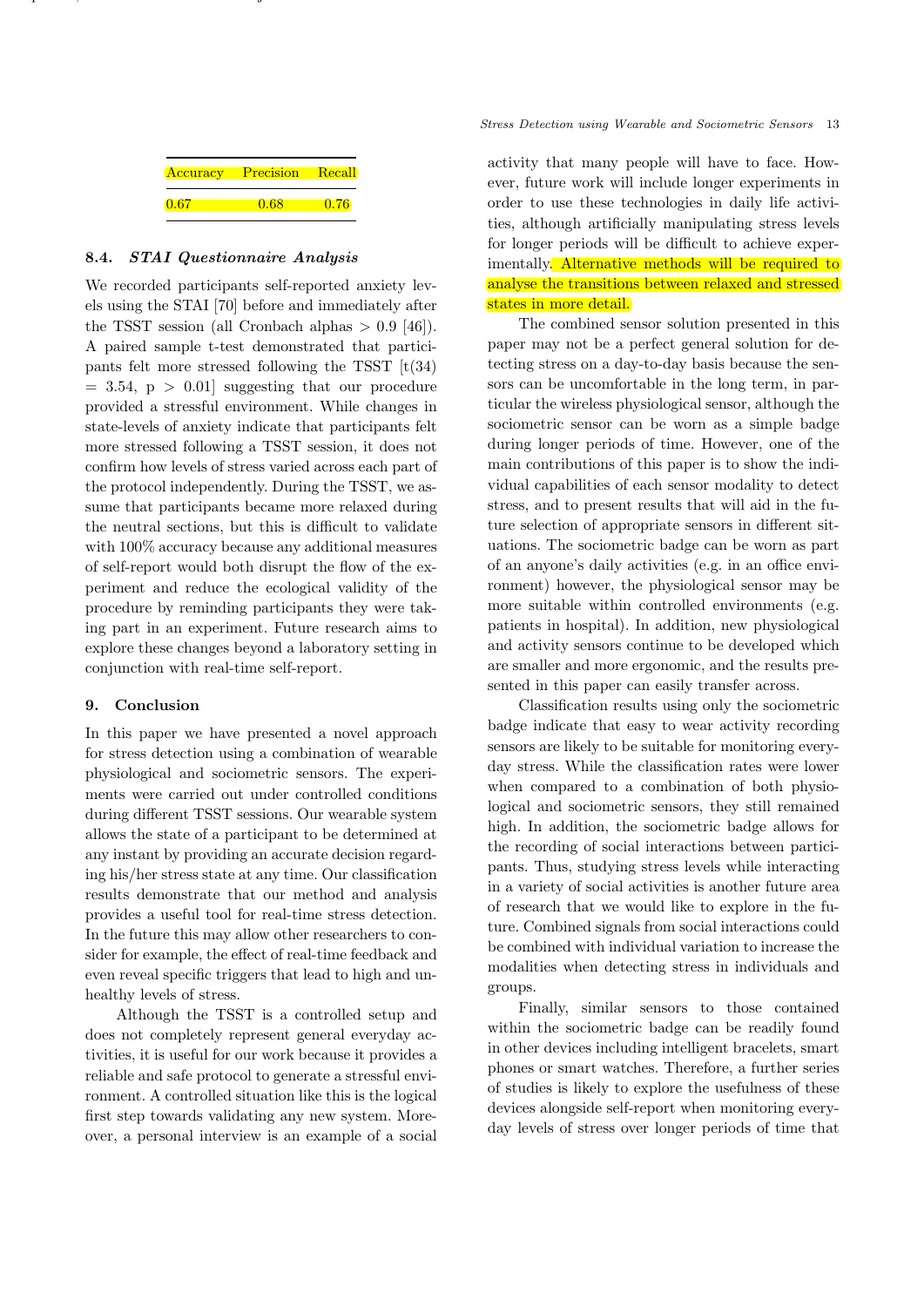$\mathbf{1}$  and  $\mathbf{2}$  mozoscalization is  $\mathbf{3}$ 

go beyond the psychological laboratory.

### 10. Acknowledgements

This work was partially funded by a Sectoral Operational Programme Human Resources Development 2007-2013 from the Ministry of European Funds (POS- DRU/159/1.5/S/132397), and by a Research Investment Grant from the University of Lincoln (RIF2014-31).

### References

- 1. Biopac http://www.biopac.com.
- 2. Mental Health Foundation in UK http://www. mentalhealth.org.uk.
- 3. The Organisation for Economic Co-operation and Development (OECD) http://www.oecd.org.
- 4. Sociometric http://www.sociometricsolutions.com.
- 5. World Health Organization (WHO) http://www. who.org.
- 6. U. R. Acharya, S. V. Sree, S. Chattopadhyay and J. S. Suri, Automated diagnosis of normal and alcoholic EEG signals, International Journal of Neural  $Systems 22(3) (2012) p. 1250011.$
- 7. U. R. Acharya, V. K. Sudarshan, H. Adeli, J. Santhosh, J. E. W. Koh and A. Adeli, Computer-Aided Diagnosis of Depression Using EEG Signals, Journal on Multimodal User Interfaces 73(5-6) (2015) 329– 336.
- 8. U. R. Acharya, R. Yanti, J. W. Zheng, M. M. R. Krishnan, J. H. Tan, R. J. Martis and C. M. Lim, Automated diagnosis of epilepsy using CWT, HOS and texture parameters, International Journal of Neural Systems 23(3) (2013) p. 1350009.
- 9. H. Adeli and A. Karim, Fuzzy-wavelet rbfnn model for freeway incident detection, Journal of Transportation Engineering  $126(6)$  (2000) 464-471.
- 10. D. W. Aha, D. Kibler and M. K. Albert, Instancebased learning algorithms, Machine learning  $6(1)$ (1991) 37–66.
- 11. K. O. Arras, O. M. Mozos and W. Burgard, Using boosted features for the detection of people in 2D range data, Proceedings of the IEEE International Conference on Robotics and Automation (ICRA), (Roma, Italy, 2007), pp. 3402–3407.
- 12. S. Aydin, N. Arica, E. Ergul and O. Tan, Classification of obsessive compulsive disorder by EEG complexity and hemispheric dependency measurements, International Journal of Neural Systems 25 (2015) p. 1550010.
- 13. A. Beck, Cognitive therapy and the emotional disorders (International Universities Press, Inc., Madison, CT, 1975).
- 14. M. Benedek and C. Kaernbach, A continuous mea-

sure of phasic electrodermal activity, Journal of Neuroscience Methods 190(1) (2010) 80–91.

- 15. C. M. Bishop, Pattern Recognition and Machine Learning (Springer, 2006).
- 16. R. Boostani and M. H. Moradi, A new approach in the bci research based on fractal dimension as feature and adaboost as classifier, Journal of Neural Engineering 1(4) (2004) p. 212.
- 17. H. Boucsein, Electrodermal Activity (Plenum, New York, USA, 1992).
- 18. C. Busso, Z. Deng, S. Yildirim, M. Bulut, C. M. Lee, A. Kazemzadeh, S. Lee, U. Neumann and S. Narayanan, Analysis of emotion recognition using facial expressions, speech and multimodal information, Proceedings of the 6th International Conference on Multimodal Interfaces, (New York, NY, USA, 2004), pp. 205–211.
- 19. E. Castillo, D. Peteiro-Barral, B. Guijarro Berdinas and O. Fontenla-Romero, Distributed one-class support vector machine, International Journal of Neural Systems 25(7) (2015) p. 1550029.
- 20. G. Chanel, C. Rebetez, M. Btrancourt and T. Pun, Emotion assessment from physiological signals for adaptation of game difficulty, IEEE Transactions on Systems, Man, and Cybernetics - Part A: Systems and Humans 41(6) (2011) 1052–1063.
- 21. B. Cheng, Applied Informatics and Communication: International Conference, ICAIC 2011,Xi'an, China, August 20-21, 2011, Proceedings, Part I (Springer Berlin Heidelberg, Berlin, Heidelberg, 2011), Berlin, Heidelberg, ch. Emotion Recognition from Physiological Signals Using AdaBoost, pp. 412– 417.
- 22. M. A. Chikh, M. Saidi and N. Settouti, Diagnosis of diabetes diseases using an artificial immune recognition system2 (airs2) with fuzzy k-nearest neighbor, Journal of Medical Systems 36(5) (2012) 2721–2729.
- 23. J. S. Chou and A. D. Pham, Multifractal analysis and relevance vector machine-based automatic seizure detection in intracranial, International Journal of Neural Systems 25(6) (2015) p. 1550020.
- 24. J. S. Chou and A. D. Pham, Smart artificial firefly colony-based support vector regression for enhanced forecasting in civil engineering, Computer-Aided Civil and Infrastructure Engineering 30(9) (2015) 715–732.
- 25. C. Cortes and V. Vapnik, Support-vector network, Machine Learning 20 (1995) 273–297.
- 26. T. Cox, A. Griffiths and E. Rial-González, Research on work-related stress (European Agency for Safety and Health at Work, Luxembourg, 2000).
- 27. C. Darrow, The rationale for treating the change in galvanic skin response as a change in conductance, Psychophysiology 1 (1964) 31–38.
- 28. K. Dedovic, R. Renwick, N. K. Mahani, V. Engert, S. J. Lupien and J. C. Pruessner, The montreal imaging stress task: using functional imaging to investigate the effects of perceiving and processing psy-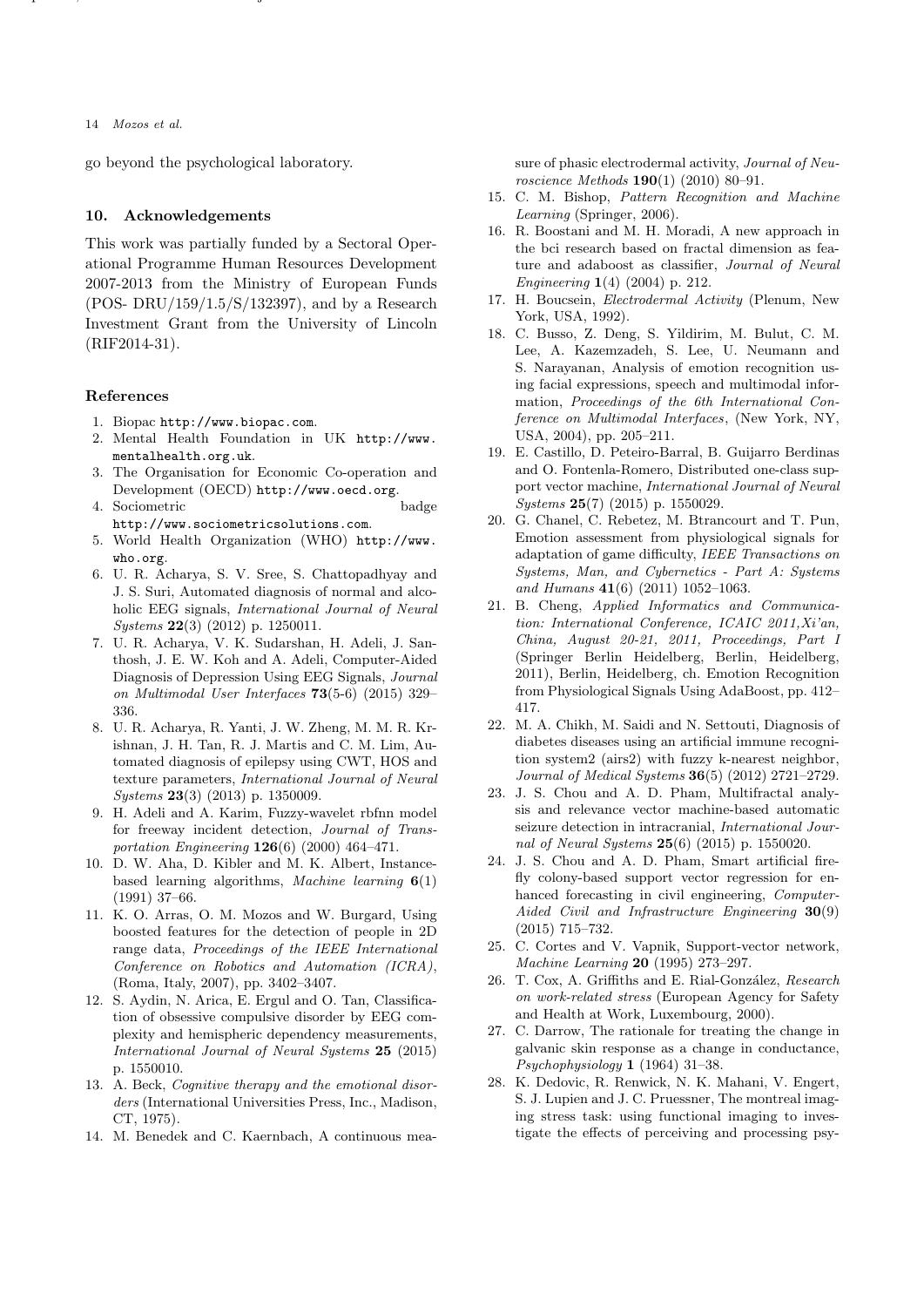chosocial stress in the human brain, Journal of Psychiatry and Neuroscience  $30(5)$  (2005) 319-325.

29. S. S. Dickerson and M. E. Kemeny, Acute stressors and cortisol responses: A theoretical integration and synthesis of laboratory research, Psychological Bul $letin 130(3)$  (2004) 355-391.

 $\mathbf{1}$  and  $\mathbf{2}$  mozoscalization is  $\mathbf{3}$ 

- 30. O. Faust, U. Acharya, L. Min and B. Sputh, Automatic identification of epileptic and background EEG signals using frequency domain parameters, International Journal of Neural Systems 20(2) (2010) 159–176.
- 31. Y. Freund and R. Schapire, A decision-theoretic generalization of on-line learning and an application to boosting, Computational Learning Theory (Eurocolt), (Barcelona, Spain, 1995).
- 32. S. Ghosh-Dastidar, H. Adeli and N. Dadmehr, Principal component analysis-enhanced cosine radial basis function neural network for robust epilepsy and seizure detection, IEEE Transactions on Biomedical Engineering 55(2) (2002) 512–518.
- 33. M. J. Goldstein, Individual differences in response to stress, American Journal of Community Psychology 1(2) (1973) 113–137.
- 34. G. Gosztolya, R. Busa-Fekete and L. Tóth, Detecting autism, emotions and social signals using adaboost, INTERSPEECH Annual Conference of the International Speech Communication Association, (Lyon, France, 2013), pp. 220–224.
- 35. M. A. Hall, Correlation-based feature selection for machine learning, PhD thesis, The University of Waikato (1999).
- 36. C.-W. Hsu, C.-C. Chang and C.-J. Lin, A practical guide to support vector classification http://www.csie.ntu.edu.tw/ ~cjlin/papers/guide/guide.pdf, (2010).
- 37. J. Joshi, R. Goecke, S. Alghowinem, A. Dhall, M. Wagner, J. Epps, G. Parker and M. Breakspear, Multimodal assistive technologies for depression diagnosis and monitoring, Journal on Multimodal User Interfaces 7(3) (2013) p. 217228.
- 38. A. Karim and H. Adeli, Comparison of the fuzzy wavelet rbfnn freeway incident detection model with the california algorithm, Journal of Transportation Engineering  $128(1)$  (2002) 21-30.
- 39. A. Karim and H. Adeli, Radial basis function neural network for work zone capacity and queue estimation, Journal of Transportation Engineering 129(5) (2002) 494–503.
- 40. C. D. Katsis, G. Ganiatsas and D. I. Fotiadis, An integrated telemedicine platform for the assessment of affective physiological states, Diagnostic Pathology 1 (2006) p. 16.
- 41. K. Kim, S. Bang and S. Kim, Emotion recognition system using short-term monitoring of physiological signals, Medical and Biological Engineering and Computing 42(3) (2004) 419–427.
- 42. C. Kirschbaum, K. M. Pirke and D. H. Hellhammer, The Trier Social Stress Test – A tool for investigat-

ing psychobiological stress responses in a laboratory setting, Neuropsychobiology (1993) 76–81.

- 43. M. H. Lee, G. Yang, H. K. Lee, and S. Bang, Development stress monitoring system based on personal digital assistant (PDA), *Proceedings of the* IEEE International Conference of the Engineering in Medicine and Biology Society (EMBC), (San Francisco, CA, USA, 2004), pp. 2364–2367.
- 44. J. Li, H. Liu, S.-K. Ng and L. Wong, Discovery of significant rules for classifying cancer diagnosis data, Bioinformatics  $19$ (suppl 2) (2003) ii93-ii102.
- 45. W. Liao, W. Zhang, Z. Zhu and Q. Ji, A realtime human stress monitoring system using dynamic bayesian network, Proceedings of the IEEE Computer Society Conference on Computer Vision and Pattern Recognition, (Washington, USA, 2005).
- 46. C. L.J., Coefficient alpha and the internal structure of tests, Psychometrika 16(3) (1951) p. 297334.
- 47. H. Lu, D. Frauendorfer, M. Rabbi, M. S. Mast, G. T. Chittaranjan, A. T. Campbell, D. Gatica-Perez and T. Choudhury, Stresssense: Detecting stress in unconstrained acoustic environments using smartphones, Proceedings of the 2012 ACM Conference on Ubiquitous Computing, (ACM, New York, NY, USA, 2012), pp. 351–360.
- 48. R. Martis, U. Acharya and H. Adeli, Current methods in electrocardiogram characterization, Computers in Biology and Medicine 48 (2014) 133–149.
- 49. R. Martis, U. Rajendra Acharya, H. Adeli, J. Tan, L. Tong, C. Chua, T. Loon and S. Jie, Computer aided diagnosis of atrial arrhythmia using dimensionality reduction methods on transform domain representation, Biomedical Signal Processing and Control 13 (2014) 295–305.
- 50. M. Miyaji, H. Kawanaka and K. Oguri, Driver's cognitive distraction detection using physiological features by the adaboost, International IEEE Conference on Intelligent Transportation Systems, (St Louis, USA, 2009), pp. 1–6.
- 51. O. M. Mozos, C. Stachniss and W. Burgard, Supervised learning of places from range data using AdaBoost, Proceedings of the IEEE International Conference on Robotics and Automation (ICRA), (Barcelona, Spain, 2005), pp. 1742–1747.
- 52. D. O. Olguin, B. N. Waber, T. Kim, A. Mohan, K. Ara and A. Pentland, Sensible organizations: Technology and methodology for automatically measuring organizational behavior, IEEE Transactions on Systems, Man, and Cybernetics Societ 39(1) (2009) 43–55.
- 53. D. Olguín-Olguín and A. Pentland, Social sensors for automatic data collection, Proceedings of the 14th Americas Conference on Information Systems, (Toronto, ON, Canada, 2008), pp. 1–10.
- 54. D. Olguin-Olguin and A. Pentland, Sensor-based organisational design and engineering, Int. J. of Orqanisational Design and Engineering  $1(1/2)$  (2010) 69–97.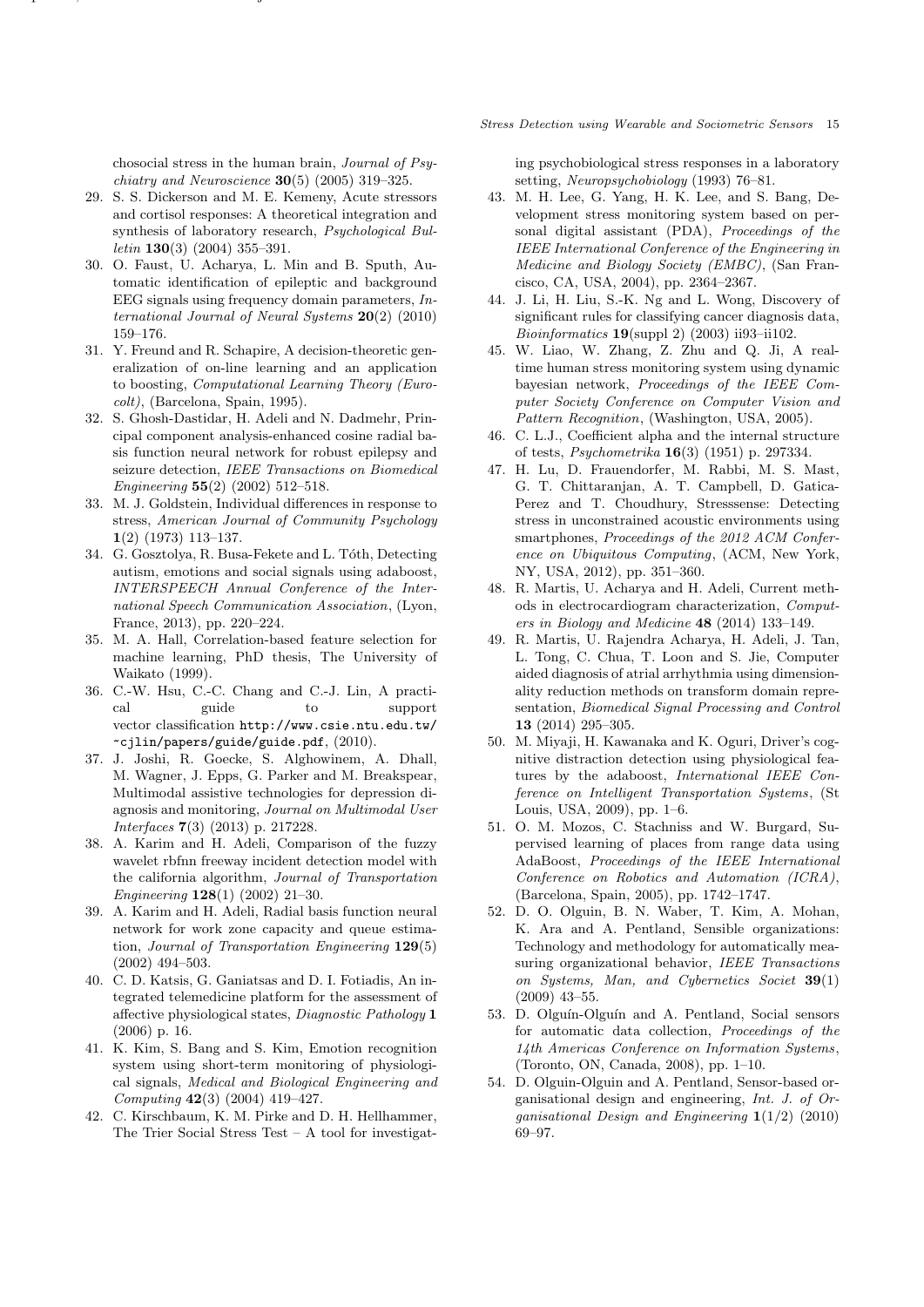$\mathbf{1}$  and  $\mathbf{2}$  mozoscalization is  $\mathbf{3}$ 

- 55. P. B. Patel and T. Marwala, Caller behaviour classification using computational intelligence methods, International Journal of Neural Systems  $20(1)$  (2010) 87–93.
- 56. A. Pentland, Honest signals: How they shape our world (MIT Press, Cambridge, MA, 2008).
- 57. E. Peper, R. Harvey, L. I-Mei, H. Tylova and D. Moss, Is there more to blood volume pulse than heart rate variability, respiratory sinus arrhythmia, and cardiorespiratory synchrony?, Biofeedback 35(2) (2007) 54–61.
- 58. A. Perkins, Saving money by reducing stress, Harvard Business Review 72(12) (1994).
- 59. D. Rai, K. Kosidou, M. Lundberg, R. Araya, G. Lewis and C. Magnusson, Psychological distress and risk of long-term disability: populationbased longitudinal study, *Journal of Epidemiology* and Community Health  $66(7)$  (2011) 586-592.
- 60. P. Renaud and J.-P. Blondin, The stress of stroop performance: physiological and emotional responses to color-word interference, task pacing, and pacing speed, International Journal of Psychophysiology 27 (1997) 87–97.
- 61. M. Sabeti, S. Katebi and R. Boostani, Entropy and complexity measures for {EEG} signal classification of schizophrenic and control participants, Artificial *Intelligence in Medicine*  $47(3)$  (2009) 263 – 274.
- 62. L. Salahuddin, J. Cho, M. Jeong and D. Kim, Ultra short term analysis of heart rate variability for monitoring mental stress in mobile settings, IEEE International Conference of the Engineering in Medicine and Biology Society, EMBC, (Lyon, France, 2007), pp. 4656–4659.
- 63. C. Sandi, Stress and cognition, Wiley Interdisciplinary Reviews:Cognitive Science 4 (2013) 245–261.
- 64. V. Sandulescu, S. Andrews, D. Ellis, N. Bellotto and O. M. Mozos, Stress detection using wearable physiological sensors, International Work-Conference on the Interplay between Natural and Artificial Computation  $(IWINAC)$ , (Elche, Spain, 2015).
- 65. Z. Sankari and H. Adeli, Heartsaver: A mobile cardiac monitoring system for auto-detection of atrial fibrillation, myocardial infarction and atrio-ventricular block, Computers in Biology and Medicine 41(4) (2011) 211–220.
- 66. M. Sarkar and T.-Y. Leong, Application of k-nearest neighbors algorithm on breast cancer diagnosis problem, Proceedings of the American Medical Informatics Association (AMIA) Symposium, (Los Angeles, CA, 2000), p. 759.
- 67. S. Sauter, L. Murphy, M. Colligan, N. Swanson, J. Joseph Hurrell, J. Frederick Scharf, R. S. P. Grubb, L. Goldenhar, T. Alterman, J. Johnston, A. Hamilton and J. Tisdale, Stress...at work http: //www.cdc.gov/niosh/docs/99-101., (1999).
- 68. C. Setz, B. Arnrich, J. Schumm, R. La Marca, G. Troster and U. Ehlert, Discriminating stress from cognitive load using a wearable EDA device,

IEEE Transactions on Information Technology in Biomedicine 14(2) (2010) 410–417.

- 69. M. Shouman, T. Turner and R. Stocker, Applying k-nearest neighbour in diagnosing heart disease patients, International Journal of Information and Education Technology  $2(3)$  (2012) p. 220.
- 70. C. D. Spielberger, R. L. Gorsuch, R. E. Lushene, P. R. Vagg and G. A. Jacobs, State-Trait Anxiety Inventory (Consulting Psychologists Press, Palo Alto, CA, USA, 1983).
- 71. R. S. Stawski, M. J. Sliwinski and J. M. Smyth, Stress-related cognitive interference predicts cognitive function in old age, Psychology and Aging 21(3) (2006) 535–544.
- 72. J. Stroop, Studies of interference in serial verbal reactions, Journal of Experimental Psychology 18 (1935) p. 643661.
- 73. D. E. Sturim, P. A. Torres-Carrasquillo, T. F. Quatieri, N. Malyska and A. McCree, Automatic detection of depression in speech using gaussian mixture modeling with factor analysis, INTERSPEECH 2011, 12th Annual Conference of the International Speech Communication Association, Florence, Italy, August 27-31, 2011, (Florence, Italy, 2011), pp. 2981–2984.
- 74. F. T. Sun, C. Kuo, H. T. Cheng, B. Senaka, P. Collins and M. Griss, Activity-aware mental stress detection using physiological sensors, MOBICASE 2010, LNICST, 76 (Springer Berlin Heidelberg, 2012), pp. 211–230.
- 75. M. Sung and A. Pentland, Pokermetrics: Stress and lie detection through non-invasive physiological sensing, PhD thesis, MIT Media Laboratory (2005).
- 76. M. Sung, C. Marci and A. Pentland, Wearable feedback systems for rehabilitation, Journal of Neuro-Engineering and Rehabilitation 2(17) (2005) Open Access, doi:10.1186/1743-0003-2-17.
- 77. J. Taelman, S. Vandeput, A. Spaepen and S. Van Huffel, Influence of mental stress on heart rate and heart rate variability, 4th European Conference of the International Federation for Medical and Biological Engineering, eds. J. Vander Sloten, P. Verdonck, M. Nyssen and J. Haueisen, IFMBE Proceedings 22 (Springer Berlin Heidelberg, 2009), pp. 1366–1369.
- 78. J. R. Villar, S. Gonzalez, J. Sedano, C. Chira and J. M. Trejo-Gabriel-Galan, Improving human activity recognition and its application in early stroke diagnosis, International Journal of Neural Systems  $25(4)$  (2015) p. 1450036.
- 79. R. Vincent, J. Pineau, P. de Guzman and M. Avoli, Recurrent boosting for classification of natural and synthetic time-series data, Proceedings of the Canadian Conference on Artificial Intelligence, (Canada, 2007), pp. 192–293.
- 80. P. Viola and M. Jones, Robust real-time object detection, International Journal of Computer Vision 4 (2001) 137–154.